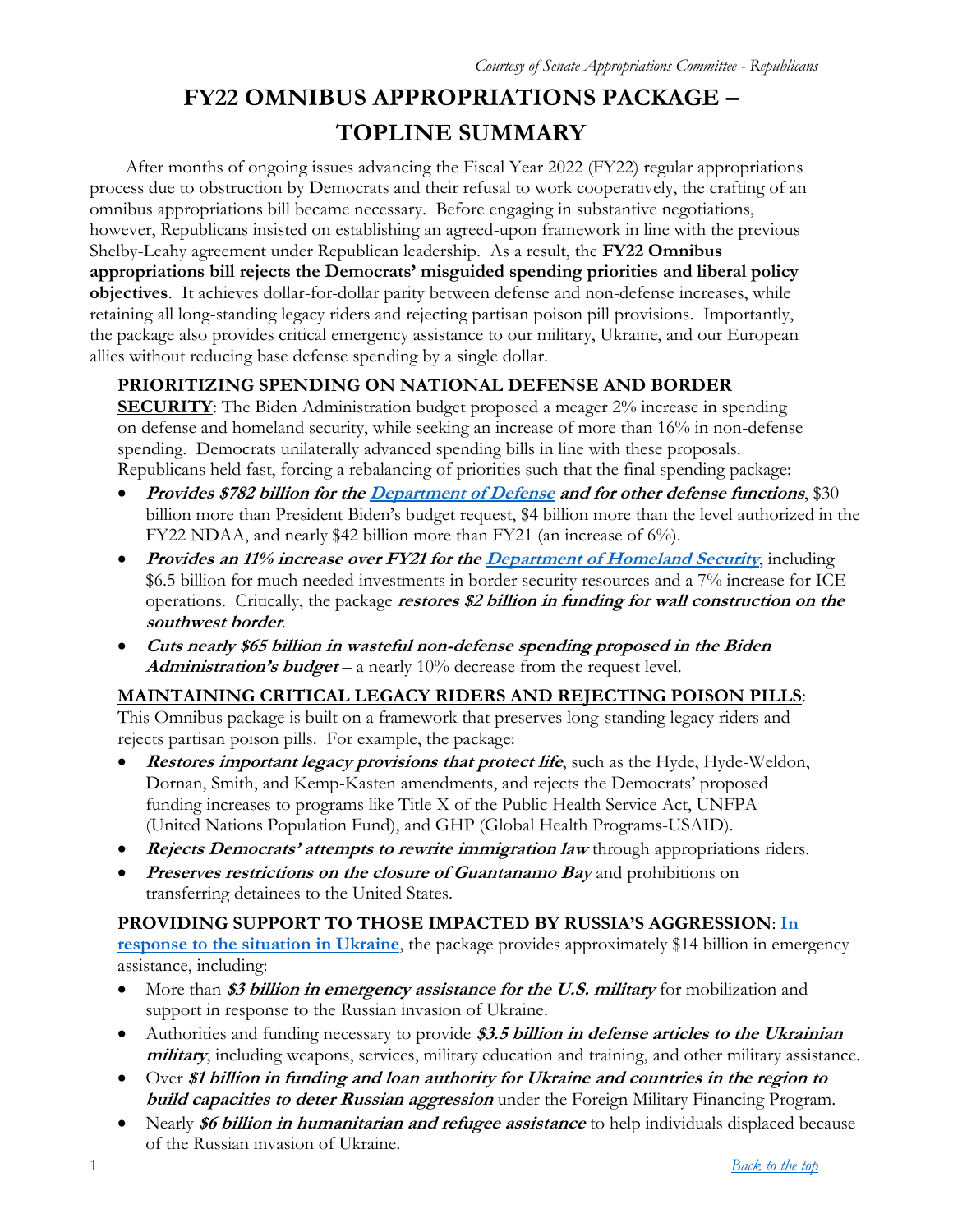# **FY22 OMNIBUS APPROPRIATONS PACKAGE**

#### <span id="page-1-0"></span>**Details on what's included in the package:**

- *Provides Critical Emergency Assistance to our Military, Ukraine, and our European Allies*: In response to the situation in **[Ukraine, the package provides approximately \\$14 billion in emergency assistance](#page-2-0)**.
- *Prioritizes Essential Investments in our Military, Supports Programs Necessary to Protect Critical Interests of U.S. National Security*: The **[Defense](#page-3-0)** division of the package provides \$728.32 billion in discretionary funding.
- *Supporting American Agriculture, Research, & Rural Development*: The **[Agriculture, Rural](#page-4-0)  [Development, Food and Drug Administration, and Related Agencies](#page-4-0)** division of the bill provides \$25.125 billion in discretionary funding.
- *Supporting Law Enforcement, National Security Interests, Economic Development, & Scientific Innovation*: The **[Commerce, Justice, Science, and Related Agencies](#page-6-0)** division of the bill provides \$75.781 billion in discretionary funding.
- *Invests in National Nuclear Security and Energy Research and Development, as well as Important Infrastructure Projects*: The **[Energy and Water Development](#page-8-0)** division of the bill provides \$52.872 billion in discretionary funding.
- *Preserving the Integrity of our Financial Markets & Promoting Growth*: The **[Financial Services and General](#page-10-0)  [Government](#page-10-0)** division of the bill provides \$25.489 billion in discretionary funding.
- *Prioritizes investments in border security, cybersecurity, aviation security, state and local grants, and other programs to keep Americans safe*: The **[Homeland Security](#page-11-0)** division of the bill provides \$72.199 billion in discretionary funding.
- *Creating Healthier and Safer Communities Across the Country*: The **[Interior, Environment, and Related](#page-13-0)  [Agencies](#page-13-0)** division of the bill provides \$40.450 billion in discretionary funding.
- *Invests in Critical Medical Research, COVID Vaccines and Testing, Opioid Abuse Prevention and Treatment, Early Childhood Care and Education, and our Nation's Workforce*: The **[Labor, Health and Human](#page-16-0)  [Services, Education, and Related Agencies](#page-16-0)** division the package provides \$196.994 billion in base discretionary funding.
- *Improving Operations and Addressing Heightened Security Needs for the U.S. Capitol Complex*: The **[Legislative](#page-19-0)  [Branch](#page-19-0)** division of the bill provides \$5.925 in total discretionary funding.
- *Provides Support for Critical Housing, Infrastructure, and Facilities for U.S. Military Forces and Their Families, as well as Increased Funding for Veterans*: The **[Military Construction, Veterans Affairs, and Related](#page-21-0)  [Agencies](#page-21-0)** division of the bill provides \$127.6 billion in total discretionary funding.
- *Strengthening Federal Programs and Operations That Support National Security & American Values Abroad*: The **[State, Foreign Operations, and Related Programs](#page-23-0)** division of the billprovides \$56.1 billion in discretionary funding.
- *Investing in our Nation's Crumbling Infrastructure & Advancing the Housing System*: The **[Transportation, Housing and Urban Development, and Related Agencies](#page-24-0)** division of the bill provides \$81.038 billion in total base discretionary funding.
- **[COVID Aid](#page-26-0):** \$15 billion in emergency funding offset by the rescission of previously appropriated funds.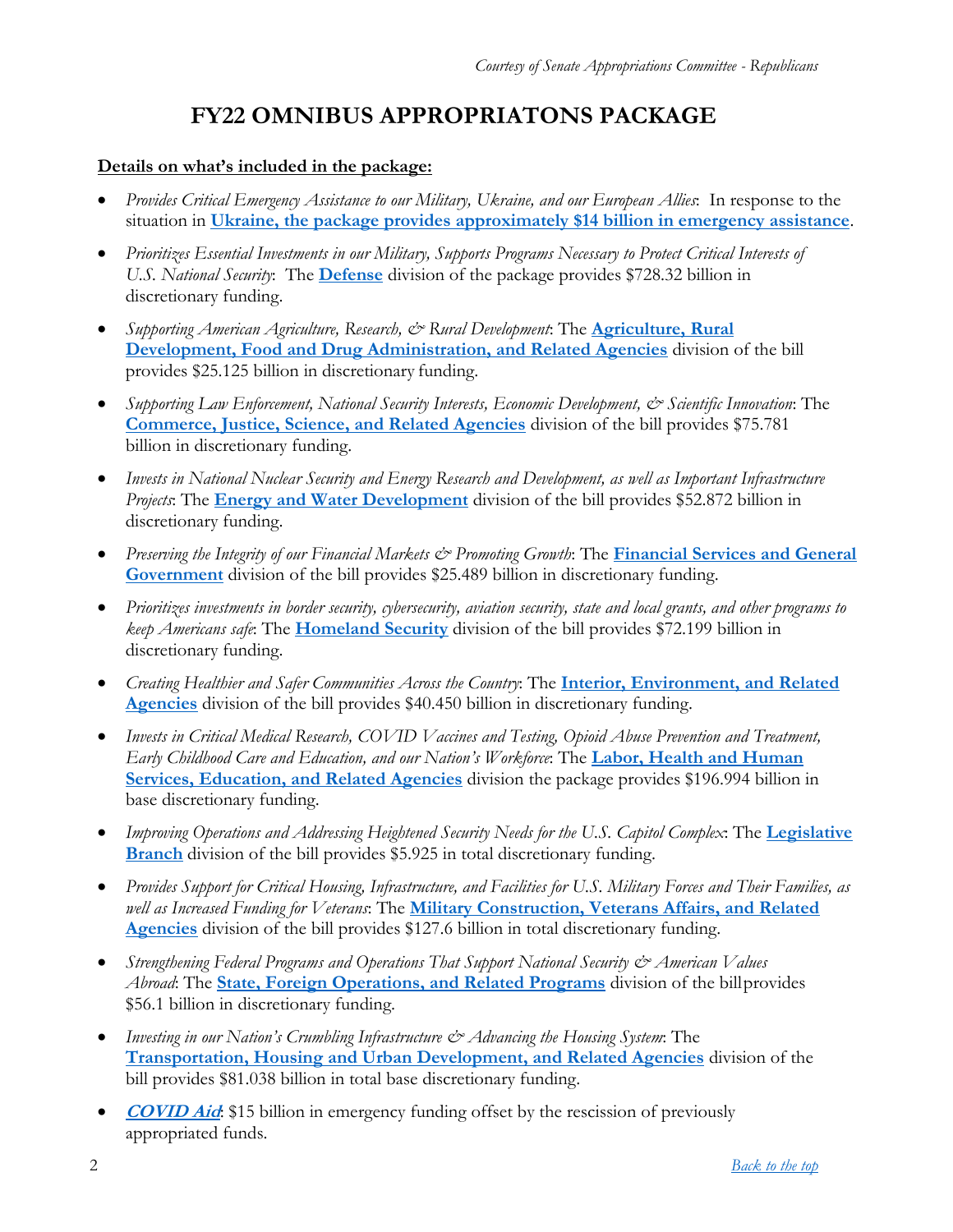# **UKRAINE SUPPLEMENTAL**

<span id="page-2-0"></span>*\$14 billion in emergency funding to support Ukraine in its fight against Russian aggression*

The Ukraine Supplemental Appropriations Act, 2022 provides nearly \$14 billion in emergency funding to respond to the situation in Ukraine.

### **HIGHLIGHTS**

#### **Arming and Equipping Ukraine and NATO Allies to Counter Russian Aggression**:

- o Provides **\$3.5 billion in authorities and associated funding to quickly provide crucial military equipment to Ukraine** – double the request made by the Biden Administration.
- o Provides in excess of **\$3 billion for the Department of Defense**, including to re-position forces in response to Russia's actions.
- o Provides **\$650 million in Foreign Military Financing to build up the capacity of Ukraine and regional allies**, including the Eastern flank countries.
- o Authorizes Foreign Military Financing **loans and loan guarantees to support Ukraine and NATO allies' efforts to divest outdated Russian legacy military equipment**, including fighter jets.
- **Responding to the Humanitarian Crisis Caused by Russia's Invasion**:
	- o Provides **\$4 billion in lifesaving humanitarian assistance**, including emergency shelter and food assistance, for vulnerable populations inside Ukraine and for refugees fleeing violence.
	- o Includes **\$100 million for Food for Peace Grants** to address the humanitarian crisis in Ukraine and the resulting supply chain and program disruptions.
- **Resourcing the Government to Respond to and Protect Against Russian Aggression**:
	- o Includes \$44 million to bolster the Federal Bureau of Investigation's **operational response to cyber and intelligence threats stemming from Russia's actions**.
	- o Provides \$16 million for the Department of Justice to **prosecute Russian cybercriminals and sanctions violators, and to support tracing, seizing, and forfeiting the proceeds of crime, including cryptocurrency**.
	- o Includes \$30M for the Department of Energy to provid**e Ukraine with technical and cybercleansing support** for integration into the European Union's electrical grid.
	- o Provides \$61 million to the Department of the Treasury to **coordinate the economic response to the situation in Ukraine**, including analyzing Russian economic vulnerabilities, administering and enforcing trade and economic sanctions, and combating sanctions evasion.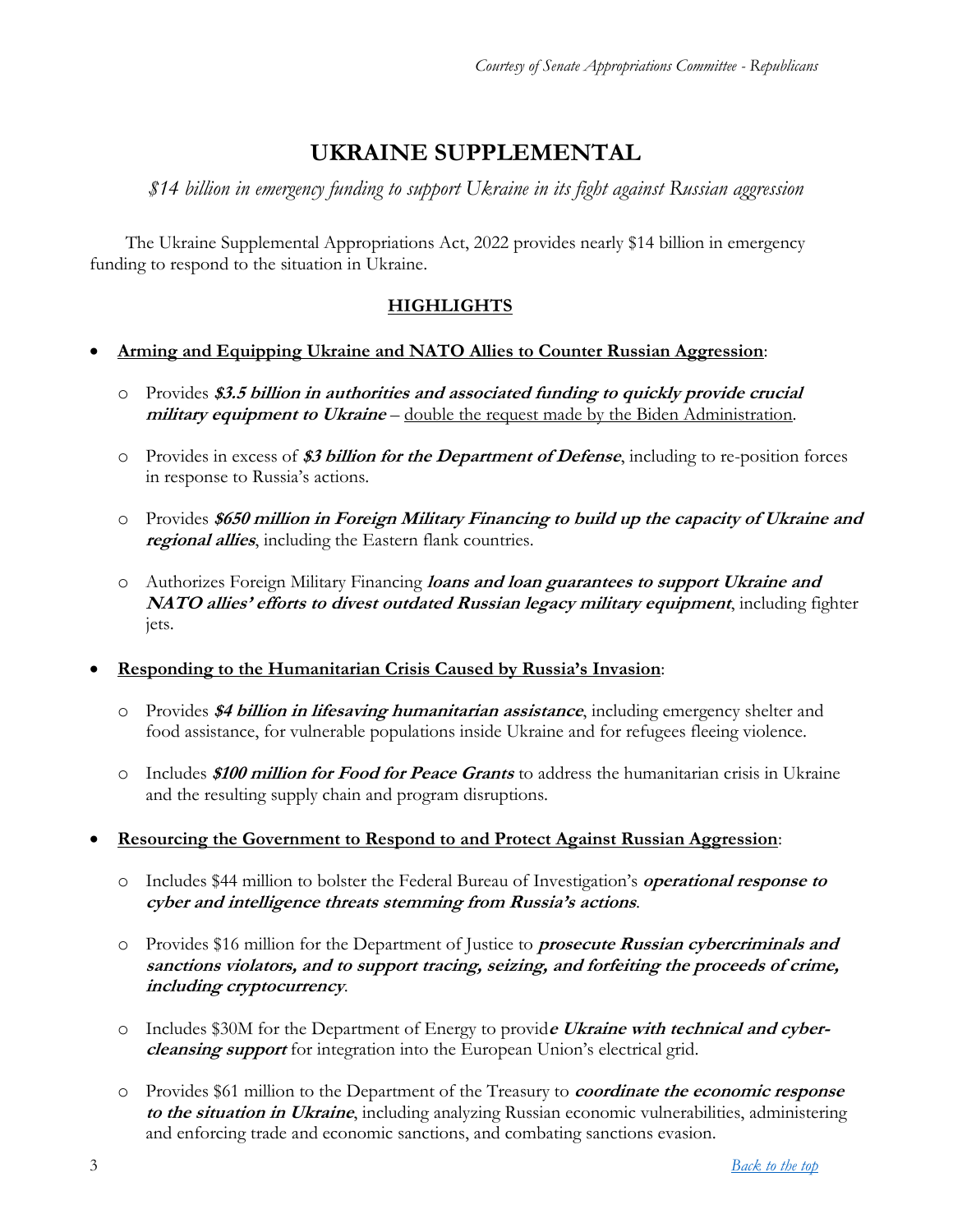# **DEPARTMENT OF DEFENSE, 2022**

*\$728.32 billion in total funding*

<span id="page-3-0"></span>The Fiscal Year 2022 (FY22) Defense bill provides \$728.32 billion – an increase of \$32.51 billion (5%) over FY21 and \$22.37 billion above the President's budget request – to develop, maintain, and equip the military forces and intelligence community of the United States.

- Provides a robust defense increase to modernize our military, enhance readiness, and ensure that we have the best trained, best prepared, and best equipped fighting force in the world.
- Supports a military pay increase of  $2.7\%$ .
- Includes significant investments in both basic research and future technologies such as hypersonics, 5G, artificial intelligence, missile defense, and cybersecurity.
- Delivers support for our allies in the Indo-Pacific region and expands authorities of resources for the Ukraine Security Assistance Initiative to deter Russian aggression.

#### **BILL HIGHLIGHTS**

**Supports the troops**: The agreement includes \$166.9 billion for Military Personnel accounts, an increase of \$9.1 billion above the FY21 enacted level and **supports a military pay raise of 2.7%**. It also provides additional funds in support of troops impacted by anomalous health incidents/Havana Syndrome.

#### **Provides world-class warfighting capabilities:**

- o \$26.7 billion for **13 battle force ships including**: two VIRGINIA Class submarines; two DDG-51 Arleigh Burke Class destroyers; one CONSTELLATION Class frigate; one Expeditionary Sea Base; two Expeditionary Fast Transports, including one medical variant; two TAO fleet oilers; two T-ATS fleet tugs; and one T-AGOS surveillance ship; and
- o \$1.8 billion for **16 additional C-130J aircraft** to modernize two Air National Guard operational wings.

#### **Makes investments in technology to modernize the force:**

- o \$200 million to **improve tactical artificial intelligence** at the Combatant Commands;
- o \$100 million for the **design acceleration of Trusted and Assured Microelectronics**;
- o \$70 million for **AI, cyber, and data analytics**;
- o \$50 million for **AI workforce recruitment and training**; and
- o \$50 million for the acceleration of **DARPA's Assault Breaker II**.

#### **Improves defense infrastructure across the services**:

- o \$831.7 million to **improve the Department of Defense Test Infrastructure for testing of nextgeneration weapons**;
- o \$564 million for the **Navy's Shipyard Infrastructure Optimization Plan**; and
- o \$261 million for **Space Force unfunded priorities**.

#### **Supports our allies**:

- o \$1.4 billion to **develop and implement U.S. military capabilities** in the Indo-Pacific region; and
- o \$1 billion for *"***Iron Dome", to meet Israel's defense requirements**, and
- o \$300 million for the **Ukraine Security Assistance Initiative with expanded authorities to deter Russian aggression**.

**Improve supply chain resilience:** The agreement includes \$125 million for a "**National Defense Stockpile Transaction Fund**" for the acquisition and retention of certain critical materials.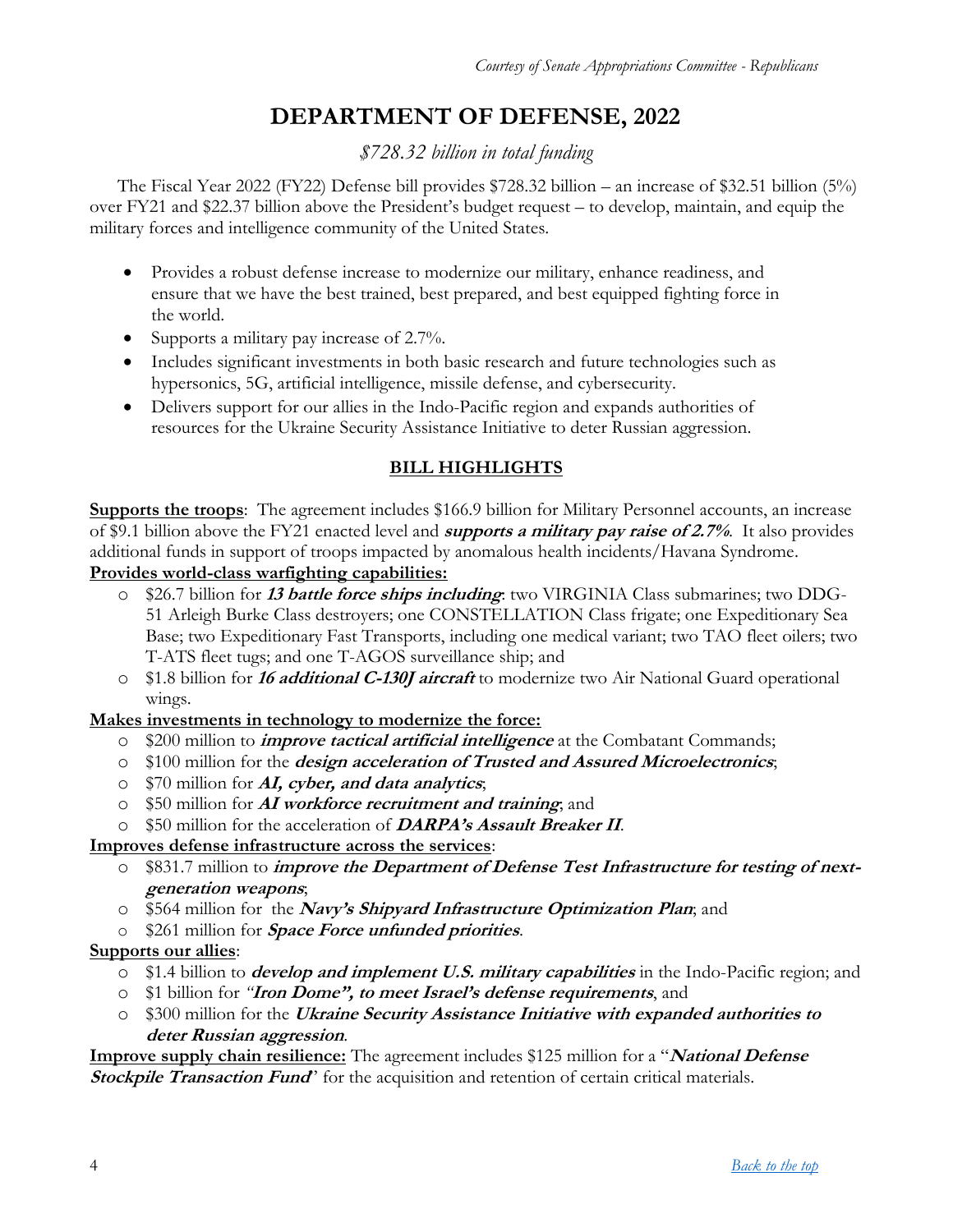## <span id="page-4-0"></span>**AGRICULTURE, RURAL DEVELOPMENT, FOOD AND DRUG ADMINISTRATION, AND RELATED AGENCIES, 2022**

*\$25.125 billion in total base discretionary funding*

The Fiscal Year 2022 (FY22) Agriculture Appropriations bill provides a discretionary total of \$25.125 billion, a \$1.73 billion increase (7.4%) above the FY21 enacted level. The bill carries the Commodity Futures Trading Commission (CFTC) in even-numbered fiscal years. When accounting for CFTC, the allocation amounts to a 6% increase over the FY21 enacted level. This bill prioritizes agencies and programs that promote the health and safety of the American public, serve the needs of those in rural America, ensure a safe and abundant food supply, as well as safe and effective medicines and medical devices.

- o Supports U.S. Department of Agriculture (USDA) agriculture, rural development, conservation programs, and food and drug safety.
- o Provides essential nutrition assistance for children, families, and seniors.
- o Provides an increase of \$217 million for USDA research programs to foster innovation and productivity in agriculture.
- o Does not include limitations on mandatory Farm Bill funding.
- o Includes \$486.6 million for Rural Broadband Pilot (ReConnect), in addition to the \$2 billion USDA received for broadband efforts in the Infrastructure Investment & Jobs Act.

## **BILL HIGHLIGHTS**

**Agricultural Research**: The bill provides more than \$3.5 billion for agricultural research programs. This includes \$1.63 billion for the Agricultural Research Service and \$1.64 billion for National Institute of Food and Agriculture, including a \$10 million increase for the Agriculture and Food Research Initiative (AFRI). This funding will support investments in the research and development of new technologies and varieties to improve the productivity, sustainability, and quality of American agriculture. The bill also fully funds the President's request to support the continued establishment of the National Bio and Agro-Defense Facility.

**Animal and Plant Health Inspection Service (APHIS)**: The bill provides \$1.11 billion for APHIS, an increase of more than \$46 million above the FY21 enacted level. The funding will help protect the nation's animal and plant resources from diseases and pests. The bill also includes \$250 million to offset a loss of user fees from international passenger and commerce vehicles to ensure that APHIS and CBP can continue inspections and interceptions of foreign animal and plant pests and diseases before they enter the United States.

**Agricultural Marketing Service (AMS)**: The bill provides \$226 million for AMS programs to improve domestic and international opportunities for our nation's farmers and ranchers. Funding increases are provided for oversight and enforcement of the Packers and Stockyards Act, as well as the establishment of a Cattle Contract Library pilot program.

**Food Safety and Inspection Service**: The bill provides \$1.11 billion for the Food Safety and Inspection Service, which fully funds the food safety and inspection programs that ensure safe and healthy food for American families. The bill promotes the safety and productivity of the nation's \$186 billion meat and poultry industry by supporting more than 8,000 frontline inspection personnel for meat, poultry, and egg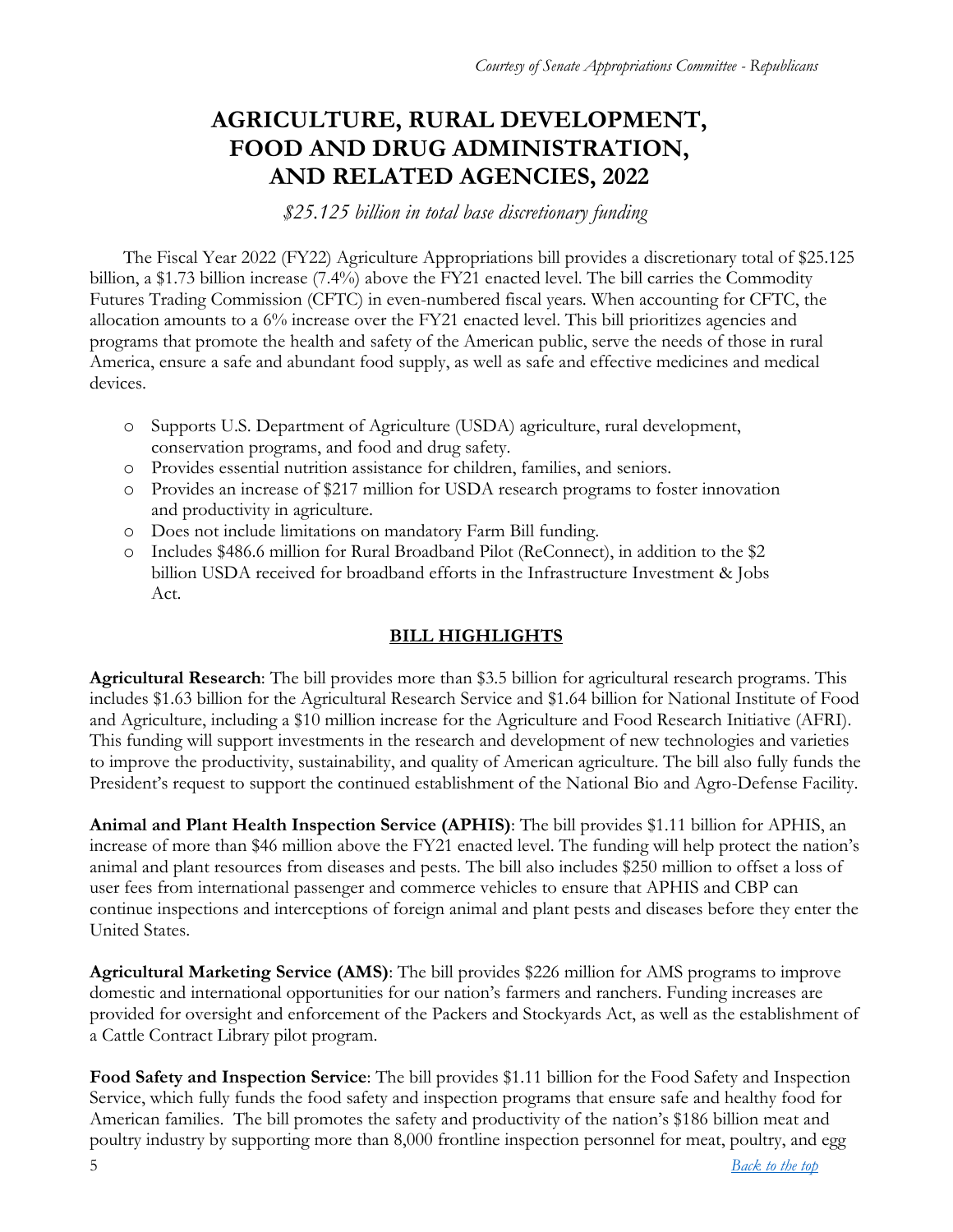#### *Courtesy of Senate Appropriations Committee - Republicans*

products at more than 6,400 facilities in the United States. The bill includes increased funding to reduce user fees for small and very small processing facilities and for public health veterinarian retention efforts. The bill also includes language modifying overtime requirements for inspectors.

**Farm Service Agency (FSA)**: The bill provides \$1.173 billion for FSA. It prohibits the closure of FSA county offices and provides resources for IT improvements and personnel across county offices. The bill also provides \$10.385 billion in total Program Loan Authorizations, an increase of \$527 million above FY21. This includes an increase of \$200 million for Guaranteed Farm Ownership Loans and an increase of \$300 million for Direct Farm Ownership Loans to meet anticipated loan demand needs.

**Conservation Programs**: The bill provides \$904 million to the Natural Resources Conservation Service for Conservation Operations to assist with conservation planning and implementation assistance. The bill also provides \$100 million for Watershed and Flood Prevention Operations to protect and restore watersheds across the country.

**Rural Development (RD)**: The bill provides \$3.9 billion to support RD's mission areas, including \$486.6 million for the ReConnect Broadband Pilot, \$62.5 million for Distance learning and Telemedicine grants, \$490 million for rural water and waste grants, and \$1.45 billion for rental assistance for affordable rental housing for low-income families and the elderly in rural communities. The bill also provides \$1.45 billion in loan authority for rural water and waste programs, \$30 billion in loan authority for the Single Family Housing guaranteed loan program, and \$1.3 billion in grants and loans for rural business and industry programs that promote small business growth in rural areas.

**Nutrition Programs**: The bill provides full funding for nutrition programs to serve the estimated need for FY22. The bill also includes \$6 billion in discretionary funding for the Special Supplemental Nutrition Program for Women, Infants, and Children (WIC), an increase of \$7 million for the Commodity Supplemental Food Program (CSFP), and an increase of \$1.5 million for the Emergency Food Assistance Program (TEFAP).

**International Food Assistance**: The bill provides \$1.74 billion for Food for Peace Title II Grants and \$237 million for the McGovern-Dole International Food for Education program.

**Food and Drug Administration (FDA)**: The bill provides \$3.3 billion in discretionary funding for the FDA, \$102.2 million over the FY21 enacted level. Overall, total FDA funding, including user fee revenues, is \$6.09 billion. The increases for FDA include \$29 million for medical product safety, \$29.5 million for food safety activities, \$41.3 million for cross-cutting initiatives supporting both medical and food safety, and \$2.4 million for infrastructure investments. The bill also provides \$50 million as authorized in the 21st Century Cures Act.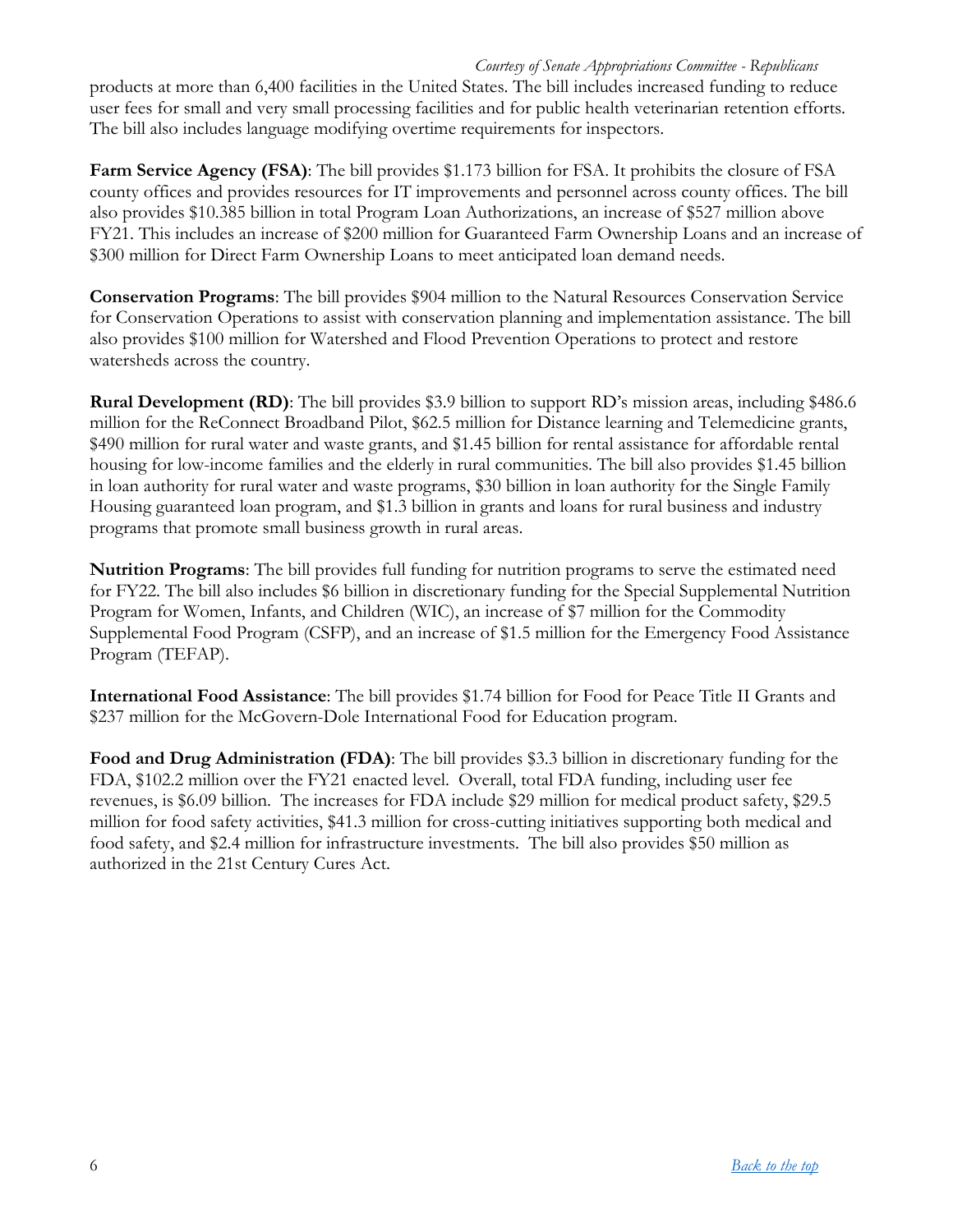# <span id="page-6-0"></span>**COMMERCE, JUSTICE, SCIENCE, AND RELATED AGENCIES, 2022**

#### *\$75.781 billion in total base discretionary funding*

The Fiscal Year 2022 (FY22) Commerce, Justice, and Science Appropriations bill includes nondefense discretionary spending that totals \$69.6 billion, which is an increase of \$4.335 billion compared to FY21. The defense spending totals \$6.181 billion, an increase of \$323 million over FY21, and is primarily related to the FBI's national security missions, including its counterintelligence and counterterrorism programs.

- Prioritizes agencies and programs that promote trade, innovation, economic development.
- Invests in programs that protect public safety, national security, and the fair and impartial administration of justice;
- Includes resources that contribute to our nation's extraordinary achievements in scientific research, space exploration, and global competitiveness.
- Retains all legacy riders on firearms and the 2nd Amendment, riders and rejects gunrelated poison pills that would infringe on Americans' 2nd Amendment rights.
- Maintains all pro-life and values legacy riders.
- Restores language prohibiting the transfer of detainees held at Guantanamo Bay, Cuba, into the United States.

## **BILL HIGHLIGHTS**

#### **Department of Commerce (DOC) – \$9.9 billion.** The bill provides:

- Increased funding for DOC's trade-related agencies, and prioritizes their core functions of trade enforcement and promotion.
- \$374 million for the Economic Development Administration, an increase of \$28 million over the FY21 enacted level, to support infrastructure and public-works projects, promote regional innovation, and spur job creation in communities across the nation.
- \$1.23 billion for the National Institute of Standards and Technology (NIST), to support research and development in the industries of the future and continue promotion of the highest-quality standards. The bill also provides increased funding for the Hollings Manufacturing Extension Partnership program.
- \$5.88 billion for the National Oceanic and Atmospheric Administration (NOAA), an increase of \$447 million over the FY21 enacted level, to support core operations (weather and ocean monitoring, fisheries management, grant and external partnership programs); full staffing for the National Weather Service; and the continued procurement and development of critical observing assets, including satellites, vessels, and aircraft.

**Department of Justice (DOJ) – \$35.207 billion**, an increase of \$1.122 billion over the FY 2021 enacted level.

 The Drug Enforcement Administration is funded at \$2.421 billion, an increase of \$85.26 million over the FY21 enacted level, to support its efforts to combat the transnational criminal organizations that are driving the fentanyl and methamphetamine crises in America.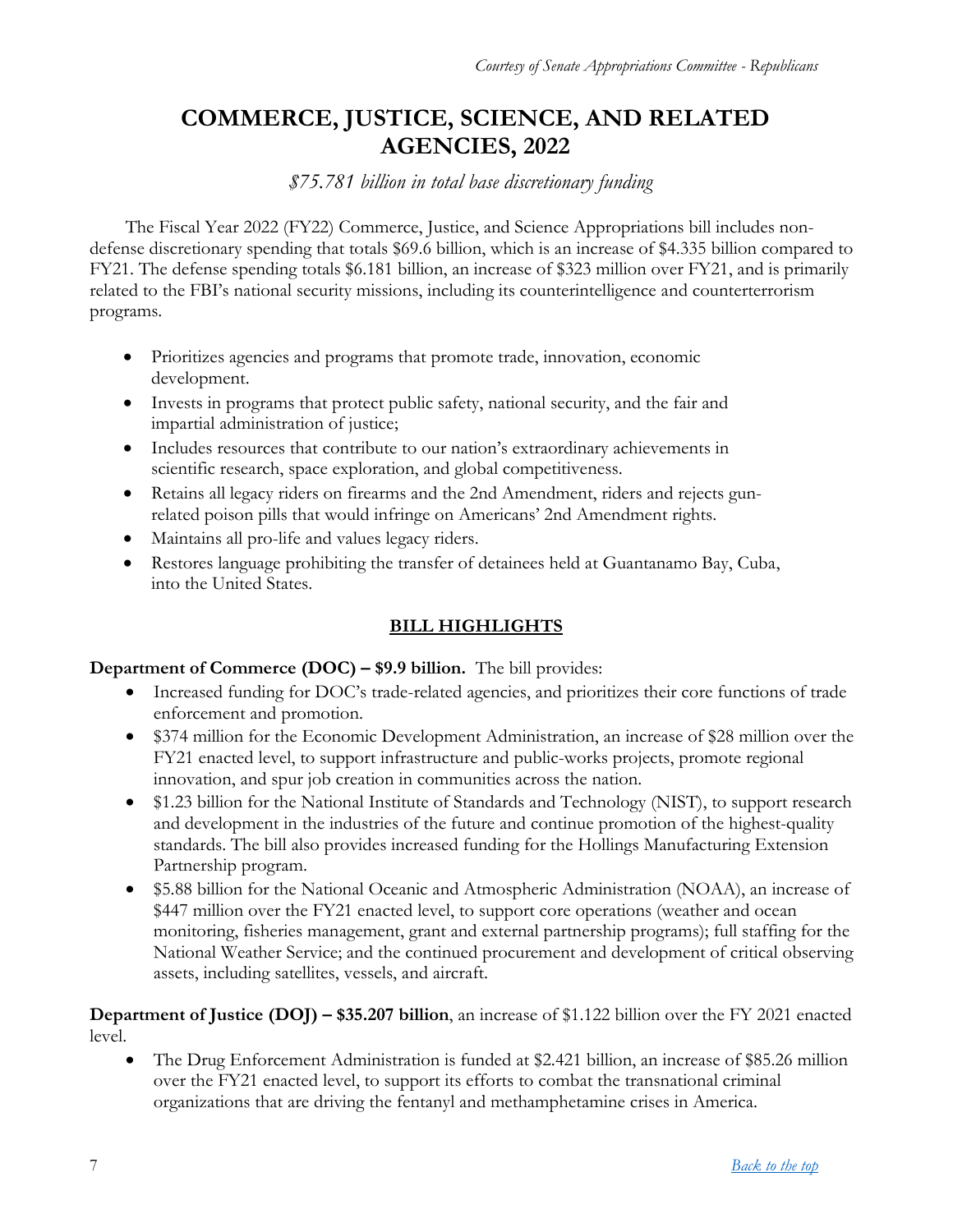- The FBI is funded at \$10.136 billion, an increase of \$387.6 million over the FY21 enacted level, to bolster its capacity to protect public safety and to address complex and evolving threats from cybercrime and ransomware.
- Overall, DOJ's Federal law enforcement components are funded at \$18.2 billion, an increase of \$684.9 million above the FY 2021 enacted level.
- DOJ's State and Local Law Enforcement Assistance and COPS programs received \$2.725 billion – and increase of \$425 million (+15.6%) over the FY21 enacted level. These are the primary programs through which DOJ supports thousands of police and sheriffs' departments in all 50 states.

**National Aeronautics and Space Administration (NASA) – \$24.0 billion**, an increase of \$770 million over the FY21 enacted level. The bill provides:

- An increase of \$236 million for human exploration activities related to returning U.S. astronauts to the Moon.
- \$2.6 billion for the Space Launch System (SLS), \$1.4 billion for Orion, and \$590 million for associated ground systems to maintain progress for the Artemis program. The bill also enables development, by 2025, of the more capable Block 1B version of SLS; and provides \$1.195 billion for lunar landing systems to enable the selection of the landers that will take astronauts to the surface of the Moon.
- \$137 million to restore funding for NASA's STEM education programs.
- \$881 million for Aeronautics programs, research, and X-plane development.
- \$7.6 billion for ongoing science missions, including the Roman telescope and robotic missions to explore the Moon and Mars.

**National Science Foundation (NSF) – \$8.84 billion**, an increase of \$351 million over the FY21 enacted level. The bill provides:

- \$7.2 billion, an increase of \$250 million, to maintain NSF's core basic research portfolio and establish the Technology, Innovation, and Partnership directorate.
- \$1 billion, an increase of \$38 million, for STEM education research funding.
- \$76 million for mid-scale research projects.
- \$215 million for the NSF EPSCoR program.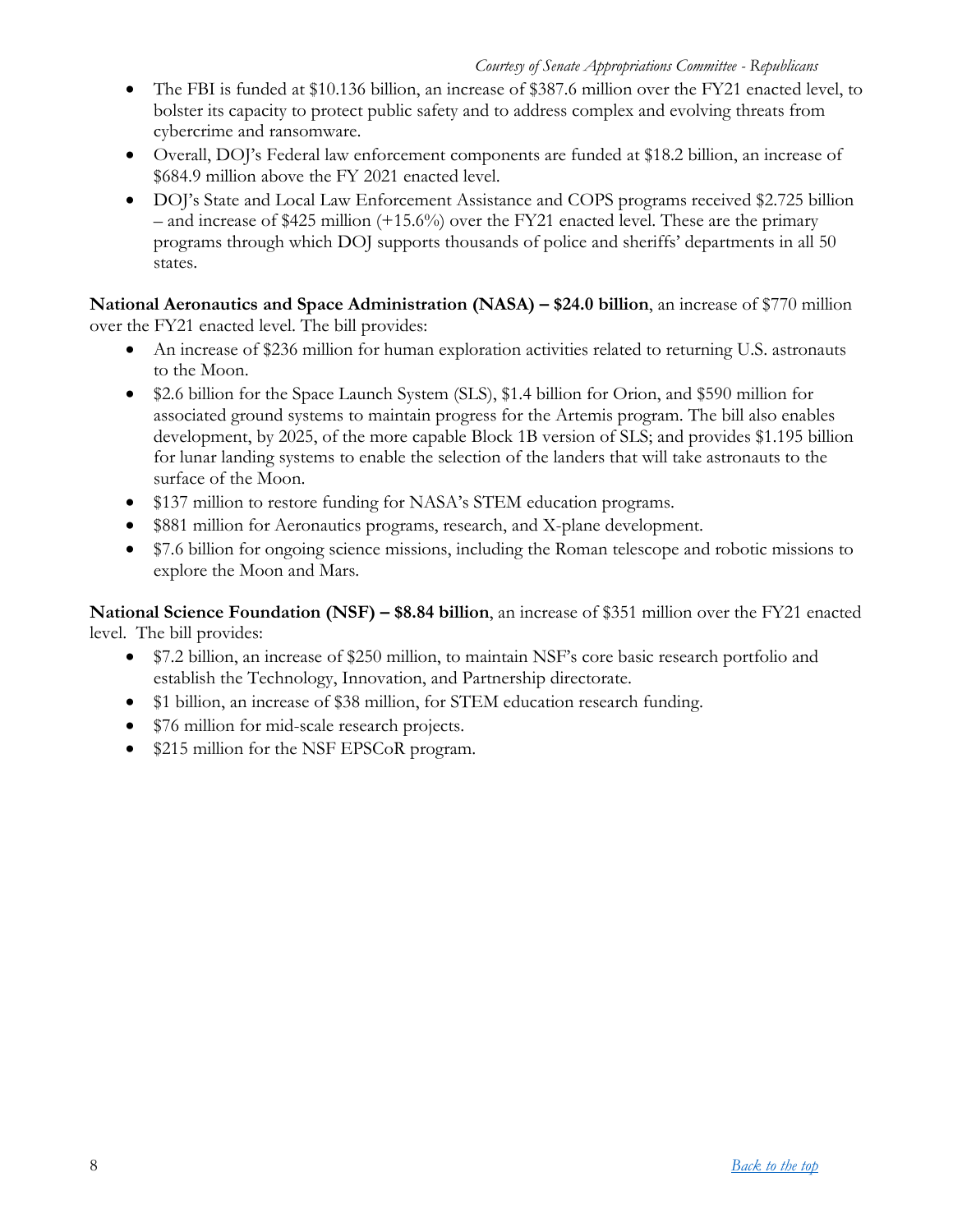# **ENERGY AND WATER DEVELOPMENT, 2022**

*\$52.872 billion in total discretionary funding*

<span id="page-8-0"></span>The Fiscal Year 2022 (FY22) bill provides a total of \$52.872 billion for energy and water development, which is an increase of \$3.42 billion compared to fiscal year 2021. The subcommittee bill includes non-defense spending that totals \$23.75 billion, which is an increase of \$1.807 billion compared to FY21. The defense spending for FY22 is \$29.122 billion. The bill supplies funds for water resources development programs and related activities of the Corps of Engineers' civil works program; for the Department of Interior's Bureau of Reclamation and Central Utah Project; the Department of Energy's energy research and development activities, environmental cleanup and waste management, and atomic energy defense activities; and independent agencies and commissions such as the Appalachian Regional Commission and the Nuclear Regulatory Commission.

- Invests in U.S. Department of Energy (DOE) programs, including national nuclear security and energy research and development, as well as important infrastructure projects administered by the Army Corps of Engineers and Bureau of Reclamation.
- Provides resources to strengthen the U.S. nuclear deterrence posture, ensure nuclear stockpile readiness and safety, and prepare for existing and future nuclear threats.
- Includes investments needed to improve and maintain flood control projects and ensure the viability of national and regional ports and waterways.
- Maintains funding for Unconventional Fossil Energy Technologies.

## **BILL HIGHLIGHTS**

#### **Army Corps of Engineers** – \$8.043 billion

- o **Construction** The bill includes \$2.492 billion, \$699.422 million above the amount in the President's budget request. The bill takes into consideration the account receiving \$11.615 billion in IIJA and \$3 billion in DRSAA.
- o **Mississippi River and Tributaries** The bill includes \$370 million, an increase of \$100 million above the budget request. The bill funding takes into consideration the account receiving \$808 million in IIJA and \$500 million in DRSAA.
- o **Operation and Maintenance** The bill includes \$4.57 billion and utilizes the full offset of \$2,049,292,000 for the Harbor Maintenance Trust Fund. The bill includes \$2.067 billion above the budget request for Corps projects, including dredging, repair, and operation of structures and other facilities. The bill funding takes into consideration the account receiving \$4 billion in IIJA and \$887 million in DRSAA.

#### **Bureau of Reclamation** – \$1.924 billion

o Water and Related Resources – The bill includes \$1.747 billion, an increase of \$368 million above the budget request and \$266 million above FY21 enacted. Funding in this account will continue construction of rural water projects, water supply and conservation projects, and water reliability and delivery measures. Funds also fulfill federal obligations to Indian Water Rights Settlements, as well as conservation programs on the Colorado River.

#### **Department of Energy:**

- o Defense Programs \$28.924 billion
	- **Weapons Activities** The bill includes \$15.92 billion, an increase of \$575 million above FY21 enacted for Weapons Activities.
	- **Defense Nuclear Nonproliferation** The bill includes \$2.354 billion, an increase of \$94 million above FY21 enacted.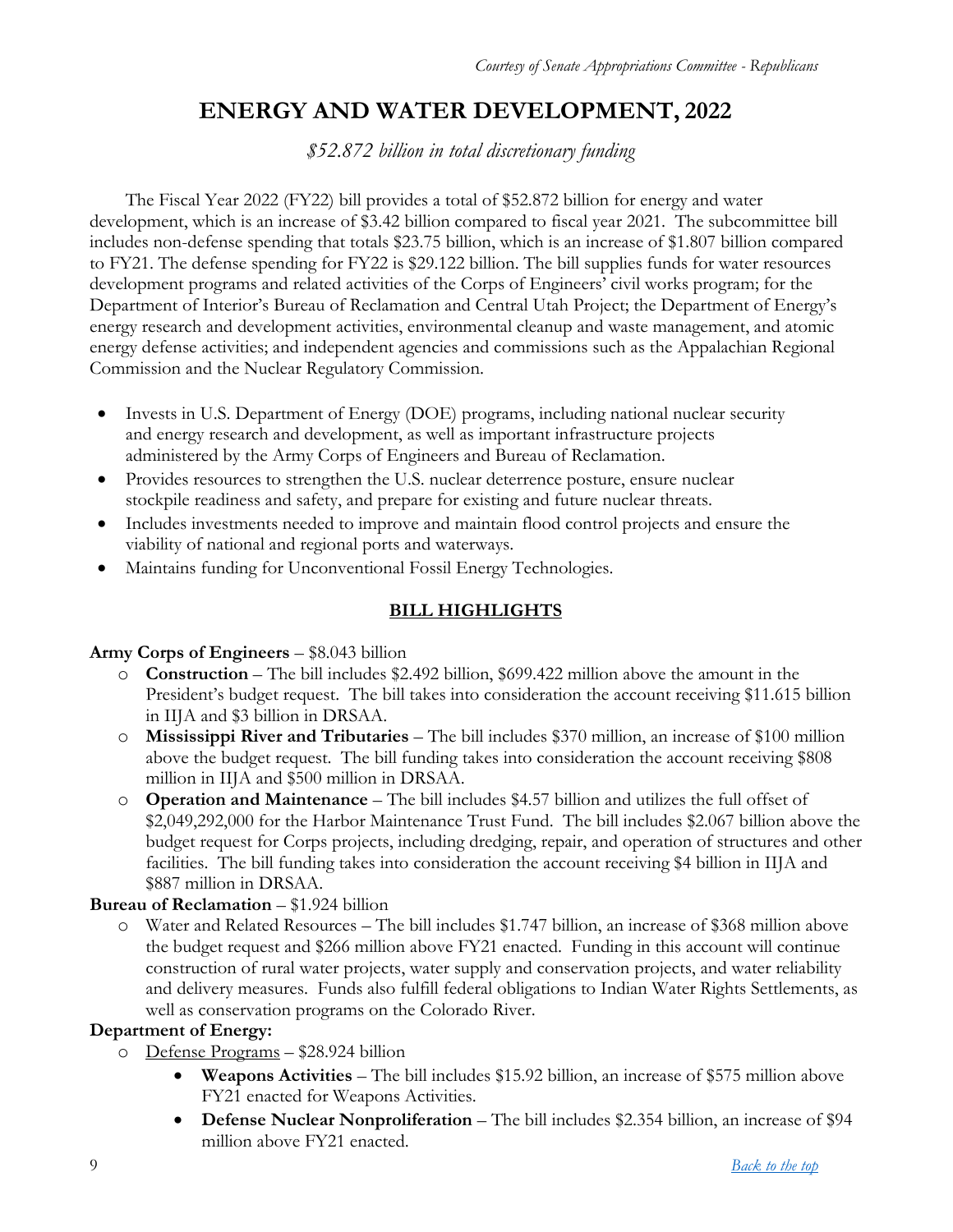- **Naval Reactors** The bill includes \$1.918 billion, an increase of \$234 million above FY21 enacted.
- **Defense Environmental Cleanup** The bill includes \$6.71 billion, an increase of \$284 million above the FY21 enacted for Defense Environmental Cleanup.
- **Other Defense Activities** The bill provides \$985 million, which includes \$328 million for specialized security activities, an increase of \$45 million above the request.
- o Non-defense Programs \$16.07 million
	- **Energy Efficiency and Renewable Energy** The bill includes \$3.2 billion, an increase of \$338.24 million above FY21 enacted and \$1.532 billion below the request.
	- **Cybersecurity, Energy Security, and Emergency Response** The bill includes \$185.804 million, an increase of \$29.804 million above FY21 enacted and \$15.196 million below the request.
	- **Electricity** The bill includes \$277 million, an increase of \$65.28 million above FY21 enacted and \$50 million below the request.
	- **Nuclear Energy** The bill includes \$1.655 billion, \$196 million below the request and \$147.2 million above FY21 enacted.
	- **Fossil Energy Research and Development** The bill provides \$825 million, \$75 million above the FY21 enacted level.
	- **Strategic Petroleum Reserve** The bill includes \$219 million, an increase of \$31 million from FY21 enacted, to support modernization and management of the strategic petroleum reserve assets and leasing costs for the Northeast Gasoline Supply Reserve.
	- **Non-Defense Environmental Cleanup** The bill includes \$333.863 million, an increase of \$14.7 million above the FY21 enacted level.
	- **Uranium Enrichment Decontamination and Decommissioning** The bill provides \$860 million, which includes \$240 million for cleanup in Paducah, Kentucky, an increase of \$41 million above the request.
	- **Office of Science** The bill includes \$7.475 billion, an increase of \$449 million above FY21 enacted and \$35 million above the request.
	- **Advanced Research Projects Agency – Energy [ARPA-E]** The bill includes \$450 million, \$23 million above FY21 enacted levels for ARPA-E to continue to support innovative, advanced research and development projects.
	- **Title 17 Innovative Loan Guarantee Program** The bill includes a net appropriation of \$29 million for administrative expenses in overseeing and administering the Title 17 Innovative Loan Guarantee Program, the same as the FY21 enacted level.
	- **Office of Indian Energy Policy and Programs** The bill includes \$58 million, an increase of \$36 million above the FY21 enacted level.

#### **Independent Agencies:**

- o **Appalachian Regional Commission** The bill includes \$195 million, an increase of \$15 million above FY21 enacted. The additional funding supports base funding for the Appalachian Regional Commission.
- o **Delta Regional Authority** The bill includes \$30.1 million, an increase of \$100,000 above FY21 enacted and equal to the budget request.
- o **Northern Border Regional Commission** The bill provides \$35 million, an increase of \$5 million above FY21 enacted and an increase of \$4.9 million above the budget request for additional work by the Northern Border Regional Commission.
- o **Nuclear Regulatory Commission** The bill includes \$873.901 million, an increase of \$43 million above the FY21 enacted level.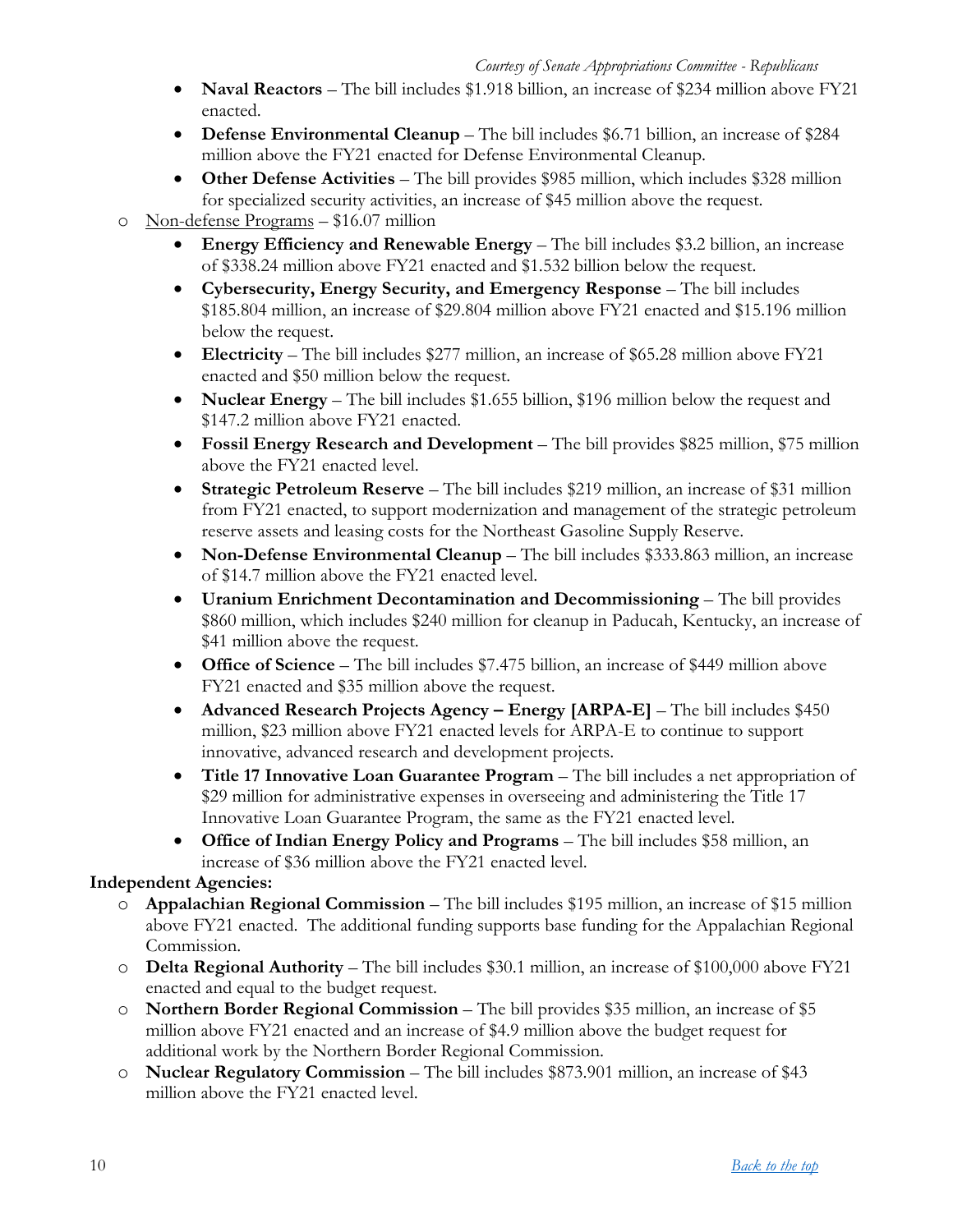# **FINANCIAL SERVICES AND GENERAL GOVERNMENT, 2022**

*\$25.489 billion in total base discretionary funding*

<span id="page-10-0"></span>The Fiscal Year 2022 (FY22) Financial Services and General Government bill includes non-defense spending that totals \$25.489 billion, which is an increase of \$1.37 billion compared to fiscal year 2021. The defense spending for FY22 is \$39 million.

- Prioritizes agencies and programs that combat terrorism financing, maintain the integrity of our financial markets, spur small business growth, maintain a fair and efficient judicial system, and target opioid abuse.
- Promotes fiscal responsibility and increases government efficiency and innovation.
- Focuses on stimulating and supporting the growth of our economy.
- Continues government-wide prohibition on requiring contractors to disclose political contributions.

#### **BILL HIGHLIGHTS**

- o \$14.3 billion for the **Treasury Department**, an \$810.7 million increase over the FY21 enacted level, including:
	- o \$195.19 million in base funding for Treasury's Office of Terrorism and Financial Intelligence, a \$20.2 million increase, to combat terrorism financing and administer economic and trade sanctions through its Office of Foreign Assets Control.
	- o \$12.59 billion for the Internal Revenue Service, which is \$675 million above the enacted level.
- o \$296.6 million for the **High Intensity Drug Trafficking Areas** to combat heroin and prescription opioid abuse and \$106 million for the Drug-Free Communities programs out of the Office of National Drug Control Policy.
- o \$7.99 billion for the **Federal Judiciary**, which is \$267 million more than the FY21 enacted level. This will provide sufficient funding for federal court activities, including timely and efficient processing of federal cases, court security, and defender services.
- o \$775.5 million for federal payments to the **District of Columbia**, which is \$28 million more than the FY21 enacted level.
- o \$381.95 million for the **Federal Communications Commission**, which is \$7.95 million more than the FY21 enacted level.
- o Allows the **General Services Administration** to spend \$9.342 billion out of the Federal Buildings Fund, an increase of \$276.7 million compared to the FY21 enacted level.
- o \$372.9 million for the **Office of Personnel Management**, an increase of \$10.86 million to address cybersecurity and hiring initiatives.
- o \$1.989 billion for operating expenses at the **Securities and Exchange Commission**, which is \$93.7 million more than the FY21 enacted level. This appropriation is fully offset by fees and does not require taxpayer funding.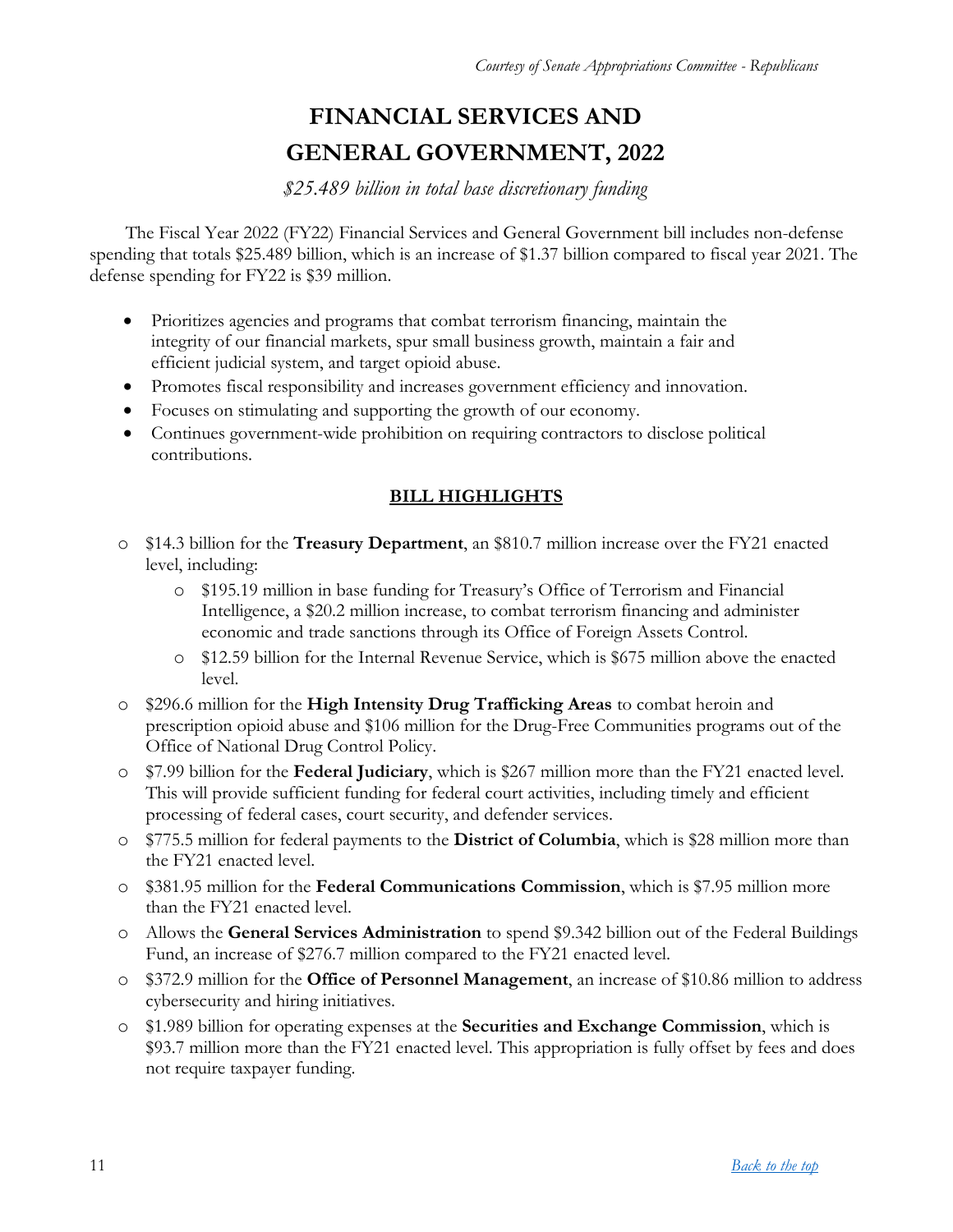# **HOMELAND SECURITY, 2022**

*\$76.299 billion in total funding*

<span id="page-11-0"></span>The Department of Homeland Security Appropriations bill includes a total of \$76.299 billion, including \$57.5 billion in net discretionary appropriations. Of the total amount, the bill includes \$54.3 billion in non-defense spending, an increase of \$5 billion compared to fiscal year 2021, and \$3.2 billion in defense funding, an increase of \$649 million. The bill also includes \$18.799 billion for the Disaster Relief Fund. The bill prioritizes investments throughout the Department, including additional resources for border security and immigration enforcement, cybersecurity, and additional air, sea, and land security priorities.

- Provides an 11% increase for the Department of Homeland Security, including \$6.5 billion for much needed investments in border security resources and a 7% increase for ICE operations.
- Makes investments in border security, cybersecurity, aviation security, state and local grants, and other programs to keep Americans safe.
- Funds priorities that affect the lives of nearly every American, from securing our borders and combatting terrorism to improving cybersecurity and responding to natural disasters.
- Restores \$2 billion in funding for wall construction on the southwest border.

## **BILL HIGHLIGHTS**

**Department of Homeland Security (DHS)** – \$236 million is provided for OSEM to ensure strategic oversight and unity of effort over all of DHS Components. \$2.138 billion is provided for MGMT to ensure Department-wide mission support services keep America secure, including \$200 million for two new permanent DHS Immigration Facilities on the Southwest border.

**Customs and Border Protection (CBP)** – \$14.643 billion is provided in base discretionary funding for CBP, as well as \$1.018 billion to address increased encounters at the Southwest border, and \$650 million in funding to provide for the COVID-19 international travel fee shortfall. The bill fully rejects the proposed rescission of \$1.9 billion in previously appropriated funds for the construction of physical infrastructure along the Southwest Border. In total, \$6.159 billion is provided for the U.S. Border Patrol for operations, hiring, and Southwest border surge requirements, which is 26% increase above FY21 Border Patrol operations funding. In addition, \$276 million is provided for between the ports technology, double what was provided in FY21, and \$100 million specifically designated for increased Border Patrol personnel and support. At the ports of entry, \$100 million is provided for Non-intrusive Inspection equipment (NII), more than double FY21.

**Immigration & Customs Enforcement (ICE)** – \$8.258 billion is provided for ICE, along with an additional \$239 million to respond to increased encounters at the Southwest border. Total funding represents a \$506 million increase (6%) above the request and a \$570 million increase (7%) above FY21 enacted. The bill maintains the current detention capacity of 34,000 funded Average Daily Population.

**Transportation Security Administration (TSA)** – \$8.487 billion is provided for TSA, which is \$176 million above the FY 2021 enacted amount and \$23M above the request, including \$4 million for pipeline security; \$19 million for low probability of false alarm algorithm screening, which helps increase traveler and TSO safety and health. In addition, the bill includes \$22 million for credential authentication technology, as requested.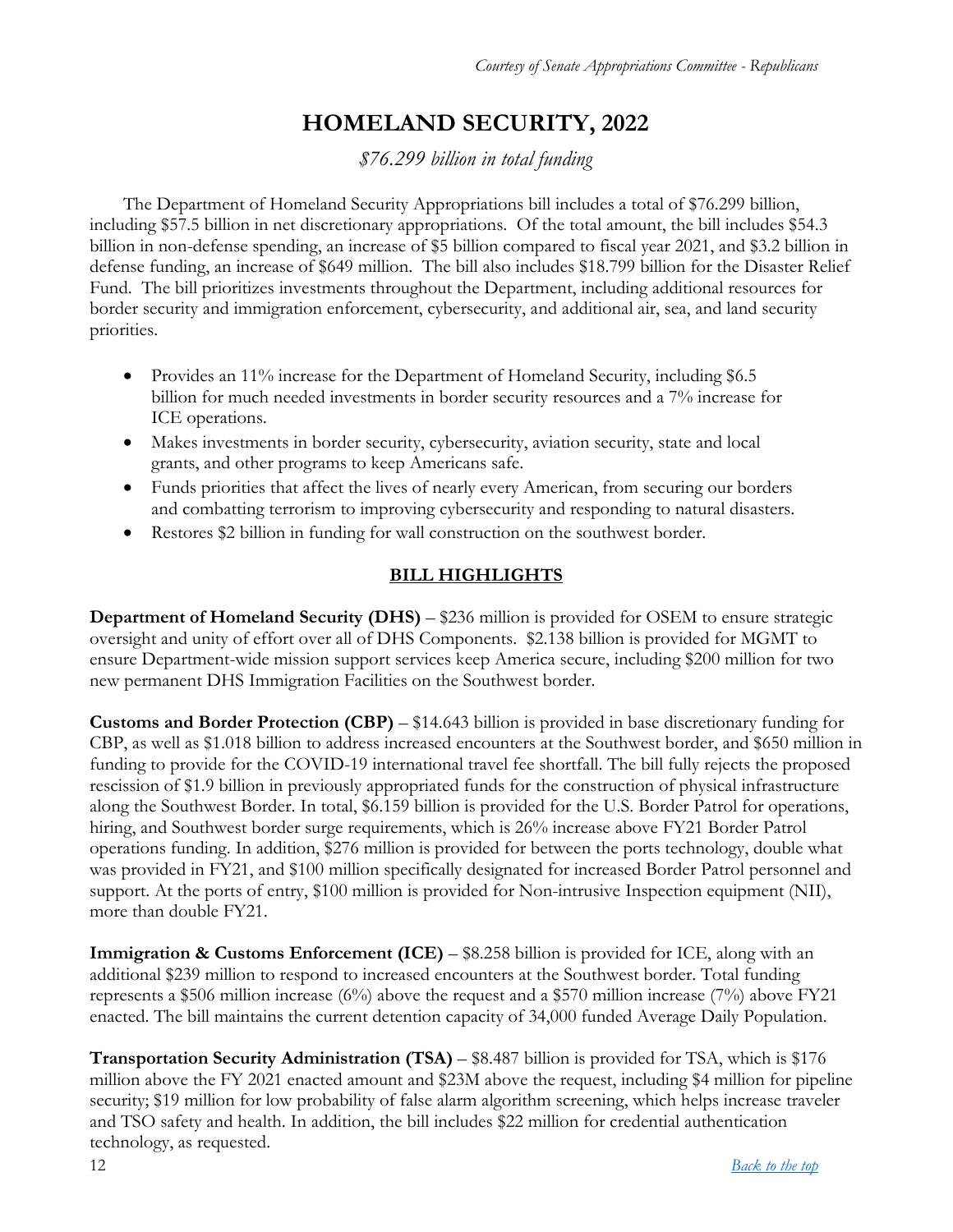**U.S. Coast Guard (USCG)** – \$13.454 billion is provided to support the Coast Guard's domestic and overseas missions. The bill includes \$9.162 billion for Operations and Support, an 8% increase over FY2021 to enhance Coast Guard readiness, as well as \$2.030 billion in investments to recapitalize critical Coast Guard assets, including vessels, aircraft, infrastructure, and IT.

**Secret Service:** \$2.612 billion is provided for the Secret Service, which is \$174M above the FY 2021 enacted amount. The recommendation includes full funding for protective services; protective countermeasures at the White House complex; and full funding to support National Security Special Events. In addition, recommendation makes critical investments in the Secret Services ability to combat cyber-crimes, including enhancements to the Cyber Fraud Task Force program, and an increase in funding for the National Computer Forensics Institute.

**Cybersecurity and Infrastructure Security Agency:** \$2.594 billion is provided for the Cybersecurity and Infrastructure Security Agency, which is \$569 million (22%) above the FY 2021 enacted amount and \$460 million above the budget request. Cybersecurity efforts, which includes protection of civilian Federal networks and also provides benefit State, Local, Tribal, and Territorial (SLTT) government networks, are supported at \$1.5 billion, \$271 million above the budget request amount. The recommendation includes an additional \$24 million for threat hunting and response capabilities in Federal, SLTT, and Critical Infrastructure networks; \$20 million to prepare for Next Generation 911 requirements to work with all forms of data, video, and information services; and \$11 million towards emergency communication capabilities.

**Federal Emergency Management Agency (FEMA):** \$5.099 billion is provided in discretionary funding for FEMA operations, investments, and grants, as well as \$18.799 billion provided to the Disaster Relief Fund.

**U.S. Citizenship and Immigration Services (USCIS:** \$409 million is provided to USCIS, which includes \$115 million for the E-Verify Program, \$275 million for backlog reduction, and \$20M for the Citizenship and Integration Grant Program.

**Federal Law Enforcement Training Centers:** \$356 million is provided for the Federal Law Enforcement Training Centers, which provide training for training for law enforcement across the Federal enterprise as well as assistance to numerous state and local organizations.

**Science and Technology Directorate:** \$886 million is provided for the Science and Technology Directorate, which provides Department-wide research and development solutions to Homeland Security missions.

**Countering Weapons of Mass Destruction:** \$452 million is provided for the Countering Weapons of Mass Destruction Office, which coordinates Federal efforts to guard against chemical, biological, radiological, nuclear, and health security threats to the nation.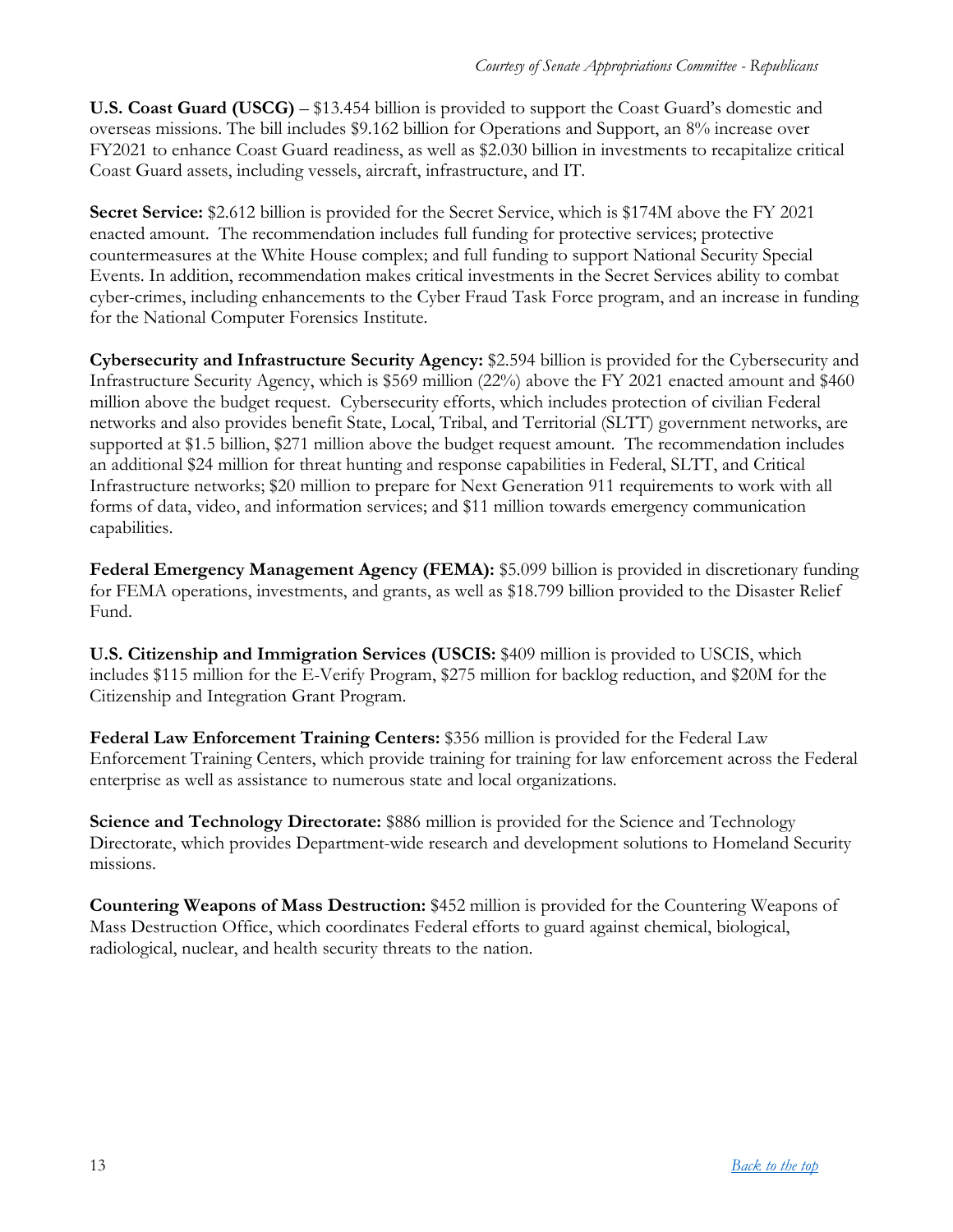# **INTERIOR, ENVIRONMENT, AND RELATED AGENCIES, 2022**

*\$40.45 billion in total discretionary funding*

<span id="page-13-0"></span>The Interior bill provides \$40.450 billion in non-defense funding for Fiscal Year 2022 (FY22), which is an increase of \$1.993 billion (5%) when compared to FY21. Of the funds provided, \$2.45 billion is made available by the wildfire suppression cap adjustment.

- Prioritizes agencies and programs that provide for sound management and recreation on public lands, provide health and other critical services to tribal communities, and invest in water and wastewater infrastructure.
- Includes an additional \$2.45 billion for wildfire suppression activities made available by the wildfire cap adjustment.
- Rejects provisions that would have impeded oil and gas activities on public lands.
- Includes long-standing legacy riders regarding the sage grouse, regulation of lead in fishing tackle and ammunition, regulation of greenhouse gases, and carbon neutrality.

#### **BILL HIGHLIGHTS**

**U.S. Department of the Interior** – The bill provides a total of \$14.516 billion for programs within the Interior Subcommittee's jurisdiction, \$795 million (5%) above the FY21 enacted level.

- o **Bureau of Land Management (BLM)** \$1.411 billion, an increase of \$101.3 million above enacted and \$209.6 million below the budget request. Increases will expand program capacity across the Bureau and support responsible energy and mineral development on public lands.
- o **National Park Service (NPS)** The bill provides \$3.264 billion for the National Park Service, \$142 million above the enacted level. This level fully funds fixed costs and funds the racial justice and equity initiative from the PBR, which is largely comprised of increased funding for Civil Rights associated Park units.
- o **U.S. Fish and Wildlife Service (FWS)** \$1.64 billion, an increase of \$62 million above enacted and \$271 million below the budget request. There are small increases across all subaccounts with the National Wildlife Refuge System along with Fish and Aquatic Conservation receiving the most substantial increases. Other smaller increases are included for recovery and the smaller grant programs such as NAWCA and State and Tribal Grants.
- o **U.S. Geological Survey (USGS)** \$1.394 billion, an increase of \$78.8 million above enacted and \$248 million below the budget request. Increases are provided to expand the Survey's work and capacity on energy and minerals, natural hazards, and water resources.
- o **Bureau of Ocean Energy Management** \$163.748 million, an increase of \$35.98 million and \$21 million below the request level. The funding provided will support the Bureau's conventional energy program and expand capacity for renewable energy and permit processing.
- o **Bureau of Safety and Environmental Enforcement** \$156.947 million, an increase of \$31.9 million and \$38.4 million below the request level. Increases are provided to support the Bureau's core work and \$3 million is provided to address decommissioning of offshore infrastructure now under the Bureau's responsibility to decommission.
- o **Office of Surface Mining (OSM)** \$268.1 million, an increase of \$45.5 million above enacted and \$43.9 million below the request. The Abandoned Mine Land state grants are funded at \$122.5 million, an increase of \$7.5 million above enacted.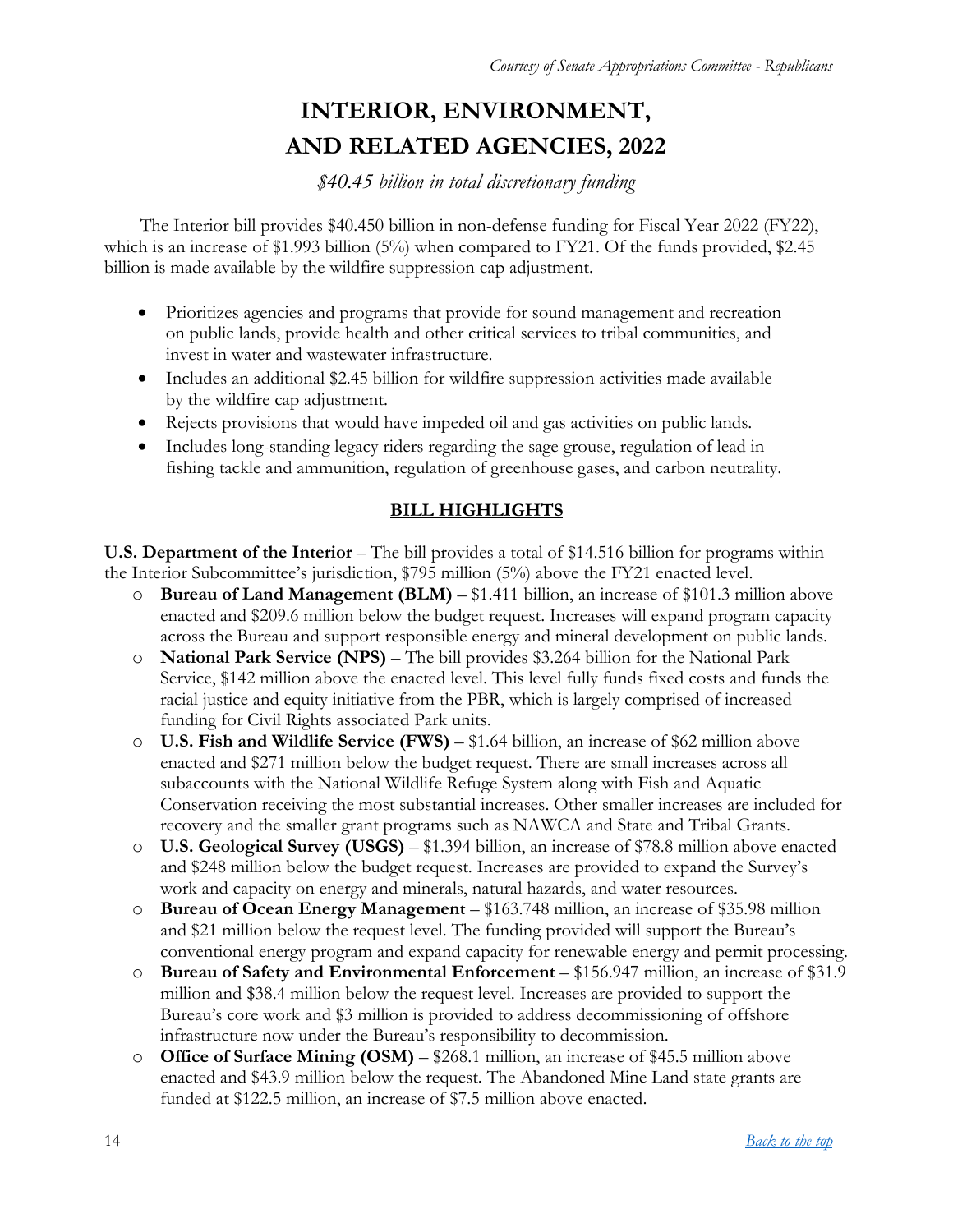- o **Bureau of Indian Affairs (BIA)** \$2.26 billion, an increase of \$104 million above enacted and \$354 million below the request. Funding for natural resources and law enforcement receive the most substantial increases which includes \$62 million to address the law enforcement needs in Oklahoma in response to the McGirt court case. Indian Water Settlements receive a decrease as a result of BIF funding and construction accounts are maintained.
- o **Bureau of Indian Education (BIE)** \$1.28 billion, an increase of \$44 million over enacted and \$66 million below the request. Education information technology, tribal grant support costs, and scholarship programs receive increases.
- o **Office of Wildland Fire** The bill provides \$1.356 billion for wildland fire management, \$53.474 million above the enacted level. This amount includes \$370.5 million for preparedness, \$383.657 million fire suppression operations, and \$330 million in the Wildfire Suppression Operations Reserve Fund, for a total of \$713.6 million for suppression activities. \$227 million is included for hazardous fuels management, an increase of \$7 million above the enacted level.
- o **Energy Community Revitalization Program** \$5 million is provided to help address the plugging of orphaned oil and gas wells, reclamation of well locations, and remediation of abandoned mine sites on federal, state, and tribal lands. The funding includes \$1.7 million for a state grant program and \$2.1 million for remediation on federal sites.
- o **Payments in Lieu of Taxes (PILT)** The bill includes the annual mandatory funding we routinely provide, which allows PILT to be fully funded. PILT funding is provided to communities in 49 states and in the territories to compensate for lost tax revenues resulting from federal land ownership within their jurisdiction. The estimated level for this year is \$515 million.

**Environmental Protection Agency** – \$9.560 billion is included for the EPA, an increase of \$322.3 million  $(3%)$  above enacted. This level is \$1.674 billion below the request level. Increases are provided for all accounts with a particular focus on addressing fixed cost increases across the Agency. The bill provides an increase of \$20.8 million in the Science and Technology account and an increase of \$202.5 million in the Environmental Programs and Management account. The Superfund account is provided a \$27 million increase above the enacted level. The State and Tribal Assistance Grants account is funded at \$4.352 billion, an increase of \$37.7 million.

**U.S. Forest Service –** The bill provides \$7.819 billion for the Forest Service, which including wildland fire cap adjustment funding. In total, the Forest Service is increased \$396 million above the enacted level and includes an additional \$7 million for hazardous fuels funding, fixed costs across the agency, and a \$58 million additional investment in the wildland fire workforce to convert the firefighters into year-round employees to combat longer fire seasons and increased fuels loads across the agency. Forest Service also

**Indian Health Service** – \$6.630 billion, an increase of \$395 million above enacted levels. Current services are included and staffing packages are fully funded. Increases have been provided for the electronic health record system as well as important initiatives such as maternal health, purchased/referred care, Urban Indian health, and programs that support recruitment and retention efforts. Indian Health Facilities programs receive \$940 million, a \$22 million increase.

**Smithsonian Institution** – \$1.06 billion, an increase of \$30 million. All fixed costs along with salaries and expenses are included with small programmatic increases. The Latino and Women's Museum requests are fully funded as requested. Construction accounts include the overage for the Air and Space Museum renovations and other high priority projects.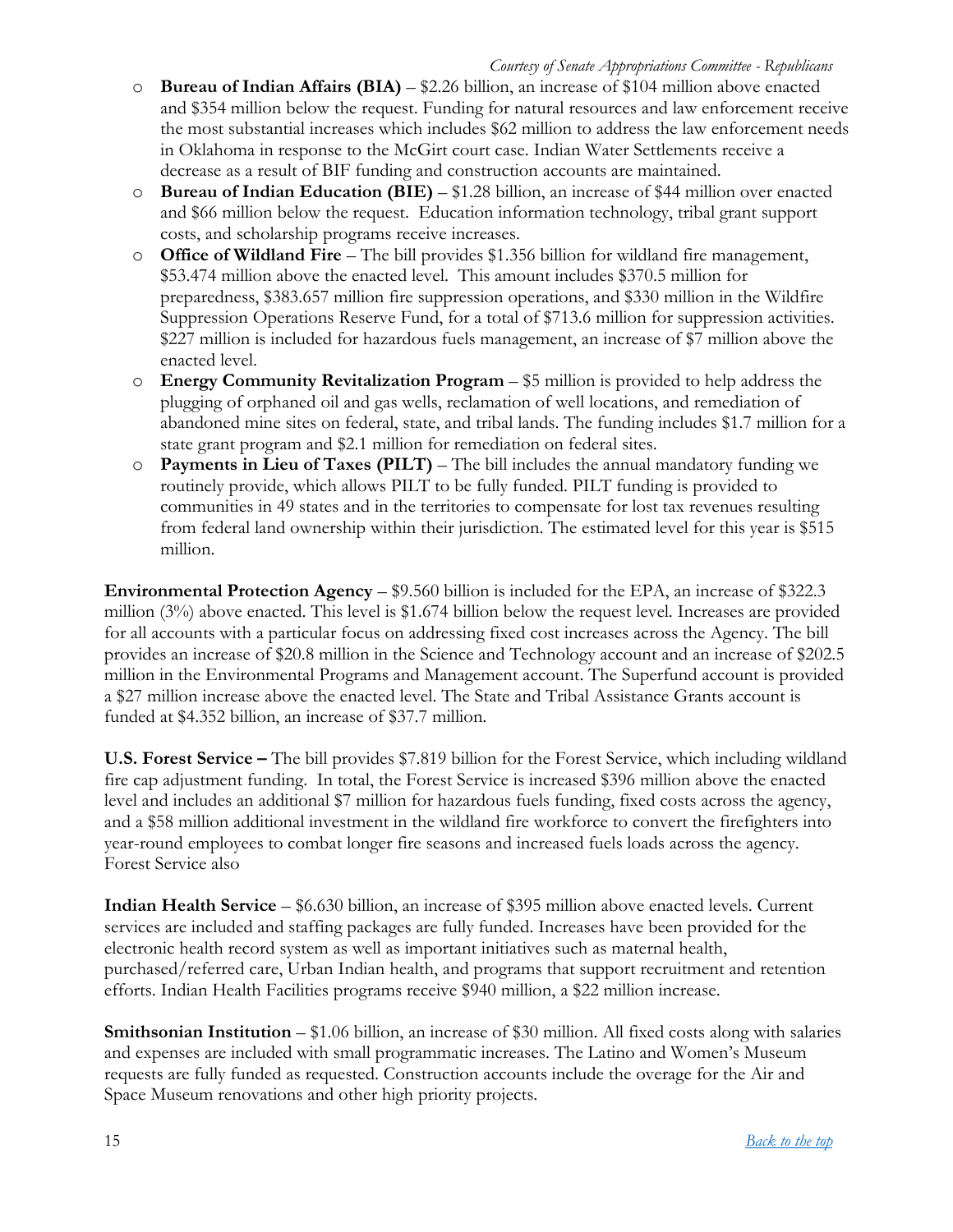**Kennedy Center** – \$40.44 million is included, a very small increase of \$40k over enacted and equal to the budget request.

**National Gallery of Art** – \$180.5 million, an increase of \$4.1 million and \$3 million below the budget request. The funding will continue to support the building of a new joint storage facility with the Smithsonian Institution.

**National Endowment for the Arts (NEA) and National Endowment for the Humanities (NEH)** – Each Endowment receives \$180 million, a \$12.5 million increase above the enacted level.

**Commissions** – The request includes an extension of the Alyce Spotted Bear and Walter Soboleff Native Children's Commission, along with \$200,000 to continue the Commission's work. \$1 million is included for ongoing work at the World War I Memorial Commission and funding for the Eisenhower Commission has concluded. Funding for the Semiquincentennial Commission has been moved out of the National Park Service and into its own account.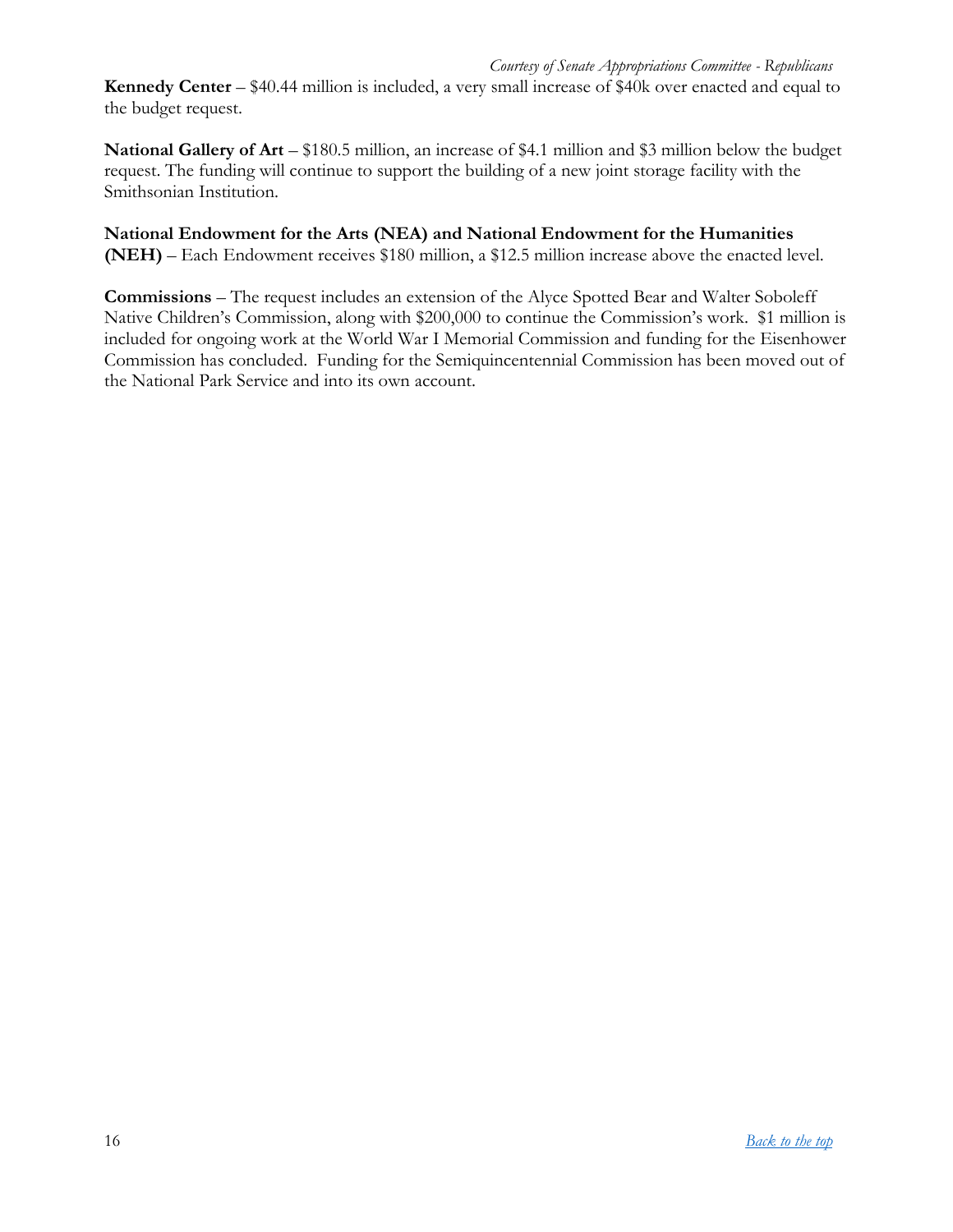# <span id="page-16-0"></span>**LABOR, HEALTH AND HUMAN SERVICES, EDUCATION, AND RELATED AGENCIES, 2022**

*\$196.994 billion in base discretionary funding*

The Fiscal Year 2022 (FY22) Labor, HHS, Education Appropriations bill includes \$196.994 billion in base, non-defense discretionary funding, an increase of \$22.9 billion, as well as \$12.7 billion in savings from CHIMPs, which is \$8.7 billion less than FY21, for an effective increase in the allocation of \$15.3 billion.

- Prioritizes medical research, mental health, early childhood programs, elementary and secondary education, and college completion programs, as well as apprenticeship programs and career pathways.
- Maintains all long-standing pro-life provisions, including the Hyde and Hyde-Weldon Amendments, and does NOT include any new language on Title X-Family Planning or prohibiting religious freedom for faith-based foster care providers.
- Support biomedical research with nearly \$45 billion in NIH funding, which has increased 51% over the past seven years.
- Maintains needle exchange prohibition, NLRB electronic voting prohibition, and the Dickey Amendment, which prohibits federal funds to promote gun control.
- Supports increased funding to combat opioid abuse and support substance-use prevention and treatment programs.

## **BILL HIGHLIGHTS**

**National Institutes of Health – \$44.96 billion, an increase of \$2.25 billion.** 

- **Alzheimer's**: The bill includes an increase of \$289 million for Alzheimer's disease and related dementias research, bringing total funding to \$3.48 billion.
- **Cancer**: The bill includes \$6.9 billion for the National Cancer Institute, including full funding for the STAR Act, Childhood Cancer Data Registry, and an increase of \$150 million for competitive cancer grants.
- **ALS**: The bill includes \$25 million in NEW funding for Accelerating Access to Critical Therapies for ALS and requests a National Academies study on ALS.

**ARPA-H** – \$1 billion for the newly established Advanced Research Projects Agency for Health. ARPA-H will focus on advanced research specifically for our most pressing health challenges and bridge the gap between scientific discovery and commercialization. Language provides authority to the HHS Secretary to transfer administration of the program to NIH.

**Opioid Epidemic** – \$4.28 billion, an increase of \$299 million, to combat the opioid epidemic. Funds are targeted toward improving treatment and prevention efforts; finding alternative pain medications; workforce needs, especially in our rural communities; and treating behavioral health. Importantly, the bill gives states flexibility to use opioid response funds on stimulants across multiple government programs. In the last year, the number of drug overdose deaths exceeded 100,000 lives, emphasizing the need to continue these critical investments.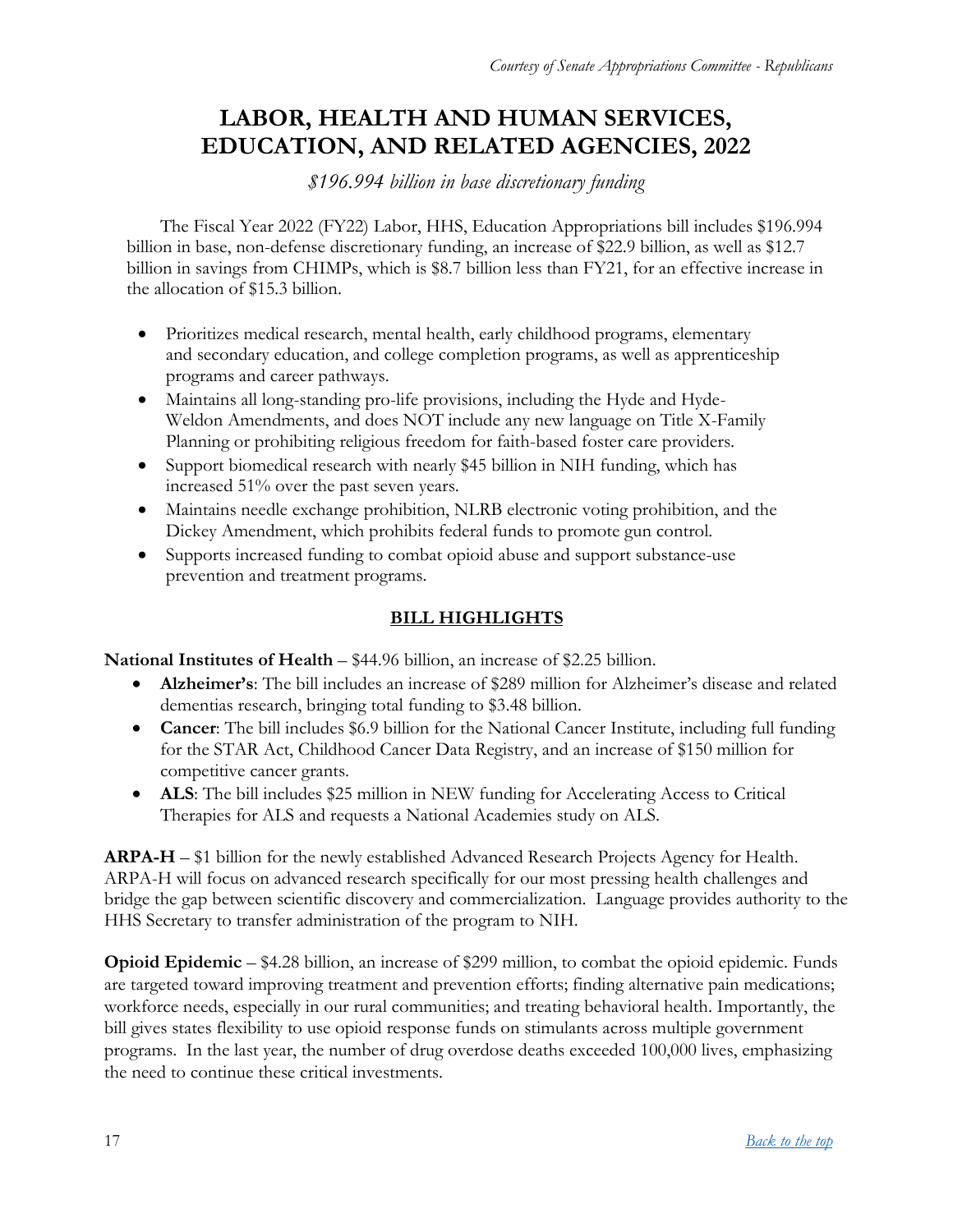**Mental Health** – \$4.47 billion, a \$394.3 million increase, for mental health research, treatment, and prevention, including:

- o\$315 million, an increase of \$65 million, for Certified Community Behavioral Health Clinics.
- o\$175 million is included for SAMHSA suicide prevention activities, including \$101 million to launch the NEW three digit (9-8-8) Suicide Lifeline in July 2022.
- o\$111 million, an increase of \$90 million is included for school-based mental health grants at the Department of Education.

**HHS Preparedness** – The agreement includes \$745 million, a \$148.3 million increase, to support advanced research and development of medical countermeasures at BARDA; an increase of \$140 million for the Strategic National Stockpile; and \$300 million for pandemic influenza preparedness.

**Apprenticeship Funding** – The agreement includes \$235 million, an increase of \$50 million, to support the apprenticeship program.

**Early Education** – The agreement includes \$17.2 billion, an increase of \$543 million, for the Child Care and Development Block Grant and Head Start.

**K-12 Formula Grants** – The agreement includes an increase of \$1 billion for Title I grants and \$433 million for IDEA State Grants.

**Pell Maximum Award –** The agreement includes a \$400 increase to the maximum Pell award for a total of \$6,895 for the 2022-2023 school year.

**Title X-Family Planning and Teen Pregnancy Prevention** – The funding increases in the House and Senate bill were denied.

**Sexual Risk Avoidance** – \$35 million in funding is restored after being eliminated in the House and Senate bills.

**Children's Hospitals Graduate Medical Education** – \$375 million, an increase of \$25 million.

**LIHEAP** – \$3.8 billion, an increase of \$50 million above FY21.

#### **Career, Technical, and Adult Education**:

- CTE State Grants: \$1.38 billion, an increase of \$45 million above FY21.
- Adult Education State Grants: \$690 million, an increase of \$15.5 million above FY21.

#### **Student Aid:**

- Pell: \$6,895 for the maximum Pell Grant, an increase of \$400 above FY21.
- SEOG: \$895 million, an increase of \$15 million above FY21.
- Work Study: \$1.21 billion, an increase of \$20 million above FY21.
- Student Aid Administration: \$2.03 billion, an increase of \$180 million above FY21.

#### **Higher Education:**

- TRIO: \$1.14 billion, an increase of \$40 million above FY21.
- GEAR UP: \$378 million, an increase of \$10 million above FY21.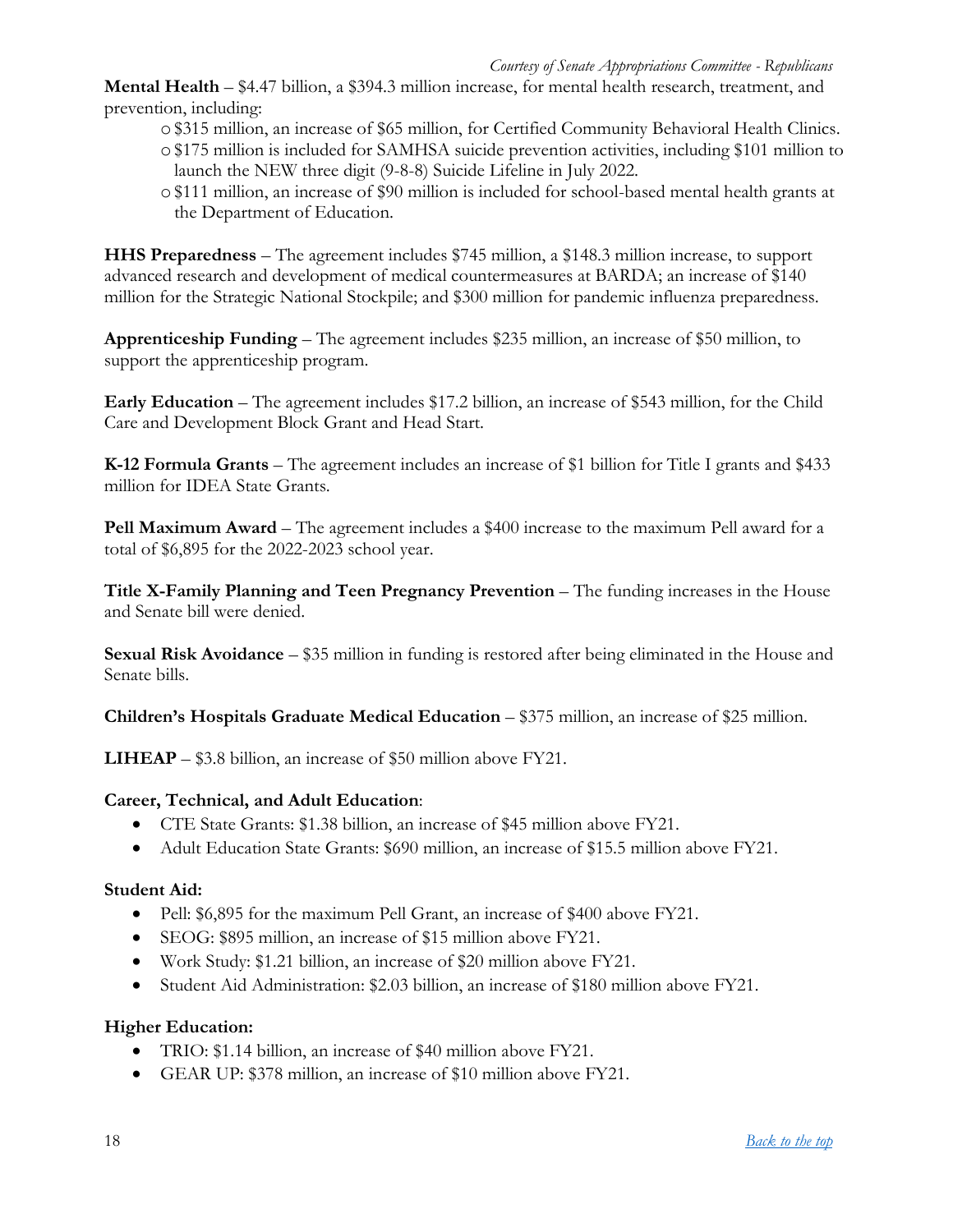**Corporation for National and Community Service** – \$1.15 billion, an increase of \$29.5 million above FY21.

**Corporation for Public Broadcasting** – \$525 million in advance funding for FY24, an increase of \$50 million. The bill also provides \$20 million for the public broadcasting interconnection system.

**Institute of Museum and Library Services** – \$268 million, an increase of \$11 million above FY21.

**National Labor Relations Board** – \$274.22 million, which is level funded from FY21.

**Social Security Administration** – \$13.3 billion for limitation on administrative expenses, an increase of \$411 million above FY21.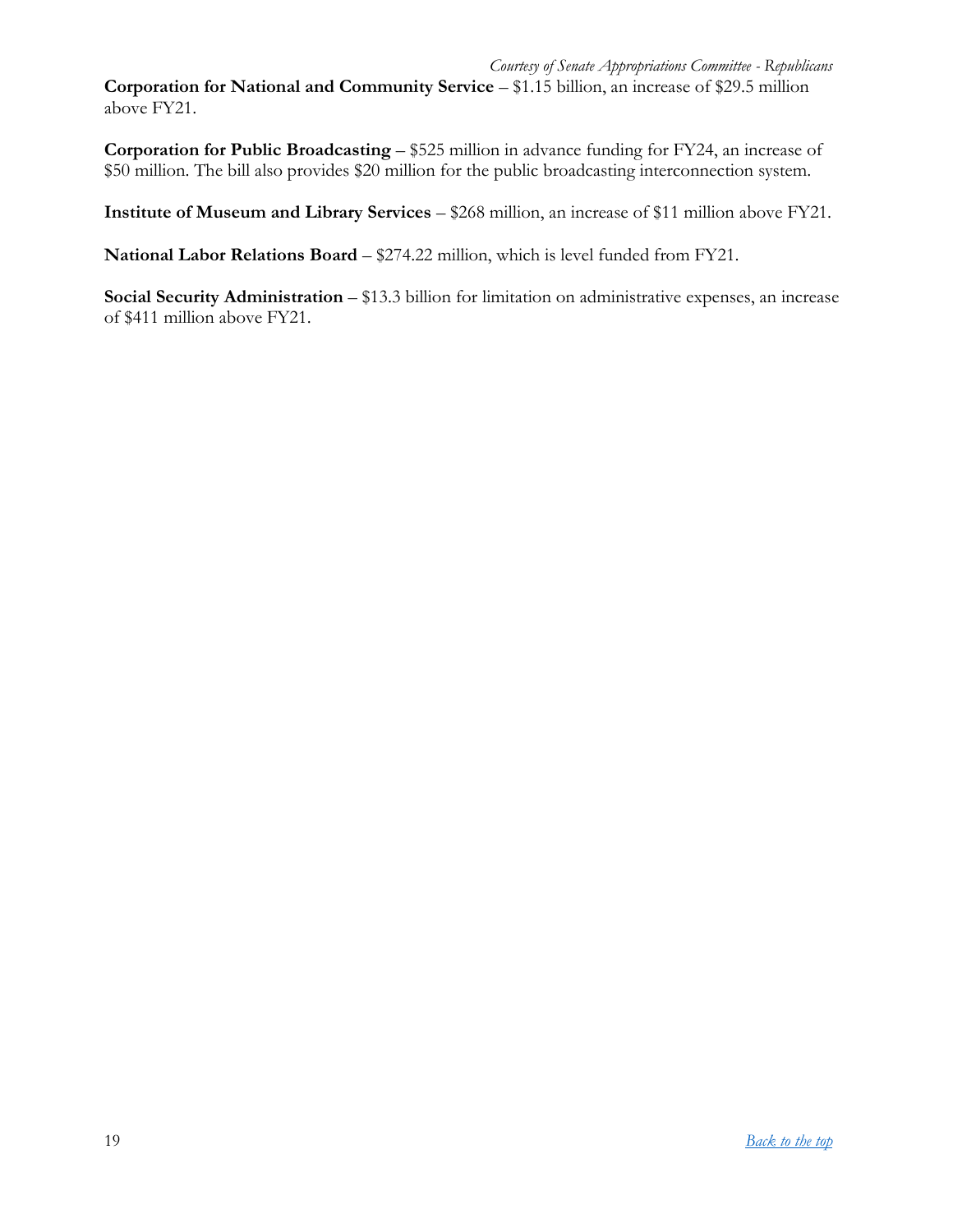# **LEGISLATIVE BRANCH, 2022**

### *\$5.925 billion in total base discretionary funding*

<span id="page-19-0"></span>The Fiscal Year 2022 (FY22) Legislative Branch bill includes non-defense spending that totals \$5.925 billion, which is an increase of \$625 million compared to FY21. The bill prioritizes agencies and programs that strengthen Congressional oversight over taxpayer dollars and support the operations and security of the Capitol complex.

- o Includes funding to improve operations and address heightened safety requirements for the U.S. Capitol complex and provides resources for essential operations and security of the U.S. Capitol, Congress, and support agencies.
- o Maintains the Member pay freeze, which has been in place since 2009.
- o Prohibits funding for computer networks that do not block pornographic content.
- o Prohibits the purchase/leasing of telecommunications equipment and/or services from Huawei, ZTE, or any subsidiaries or affiliates.
- o Provides strong funding for the U.S. Capitol Police.
- o Encourages the Architect of the Capitol to purchase masks made in America.

#### **BILL HIGHLIGHTS**

**U.S. Senate** – \$1.095 billion, \$96 million above the FY21 enacted level. The increase provides funding for investments in cybersecurity, communications infrastructure, and emergency preparedness.

- **Member Pay Freeze**  The omnibus continues a provision to freeze the pay of Members of Congress, preventing any pay increases in FY22. A freeze on Members' salaries has been in place since 2009.
- **Senate Staff Compensation** The bill includes a provision that increases the maximum rate of Senate staff pay to Level II of the Executive Schedule. Additional resources are provided to office budgets to cover the pay cap increase.

**U.S. Capitol Police** – \$603 million, \$87 million above the FY21 enacted level. The increase will allow the Department to hire additional sworn officers, provide for mission-essential equipment and training, and supports the Department's recruitment and retention efforts.

**Compensation of the Chief** –The bill contains a provision that sets the Chief's pay at Level II of the Executive Schedule, consistent with other legislative branch agency heads.

**Architect of the Capitol (AOC)** – \$773.9 million, \$99 million over the FY21 enacted level. This increase funds numerous projects to make needed safety and security upgrades around the Capitol campus and will allow the AOC to enter into the final phase of the Cannon House Office Building renovation. The agreement also provides increases for operating budgets of the AOC jurisdictions to facilitate greater day-to-day maintenance and support.

 **Compensation of the Architect** – The bill contains a provision that sets the Architect's pay at Level II of the Executive Schedule, consistent with other legislative branch agency heads.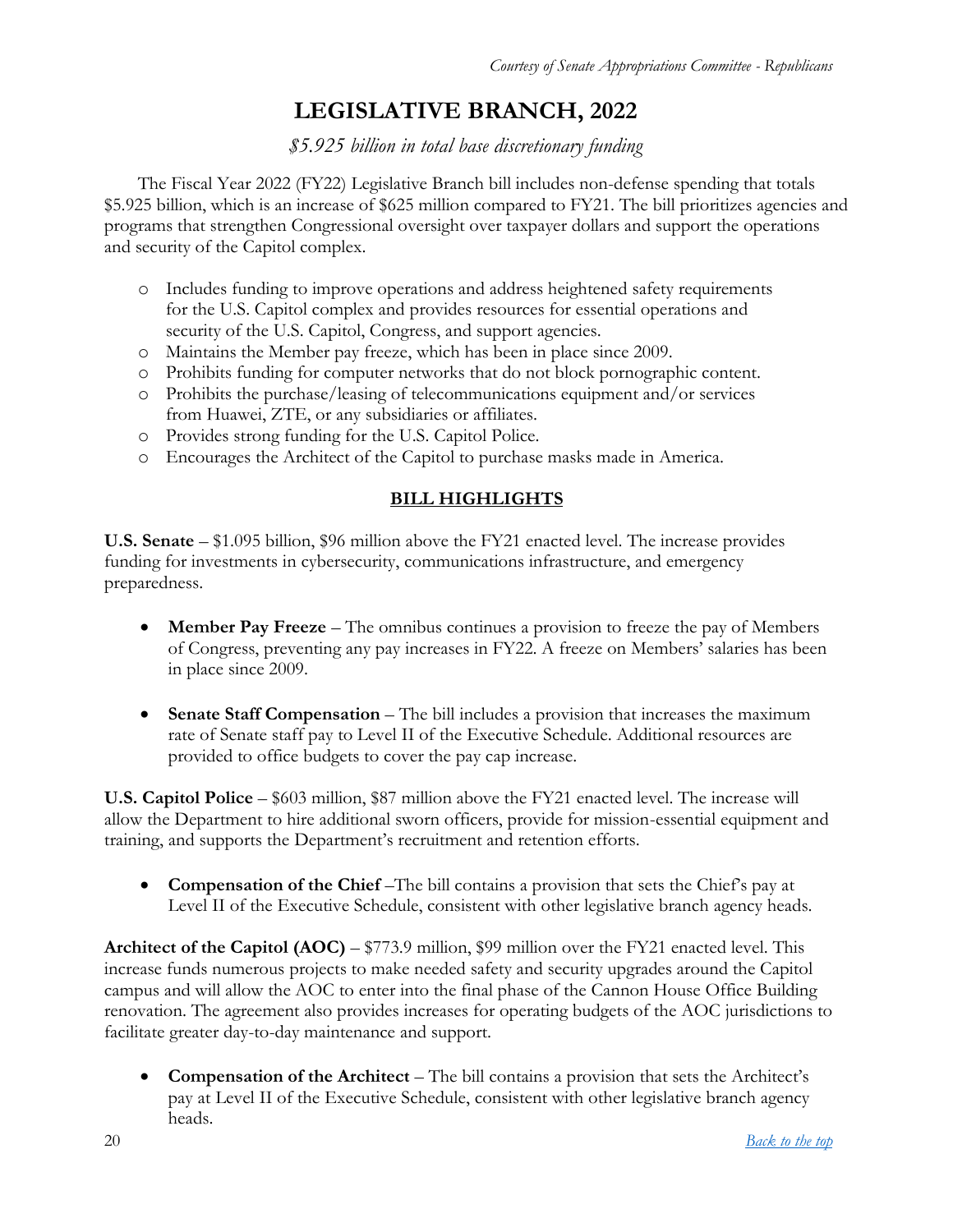**Library of Congress (LOC)** – \$794 million, \$37 million above the FY21 enacted level. This level continues funding for modernization initiatives across the Library, funds priority security upgrades, and includes increases for the Congressional Research Service, Copyright Office, Veteran's History Project, and the National Library Service for Blind and Print Disabled. The agreement also funds the final installment of the Library's Visitor Experience Project.

**Government Accountability Office (GAO) – \$719 million, a \$58 million increase above the FY21** enacted level. This funding level increases support for GAO's oversight of federal spending to track the expenditure of taxpayer dollars and will enhance the agency's ability handle increased congressional requests to assess technology and science advancements.

**Congressional Budget Office (CBO)** – \$60.9 million, \$3.7 million over the FY21 enacted level, which will allow CBO to maintain current staffing levels, make information technology investments, and continue transparency and responsiveness efforts.

**Government Publishing Office (GPO)** – \$124 million, a \$7 million increase above the FY21 enacted level. This increase will allow GPO to maintain congressional printing activities and public information systems.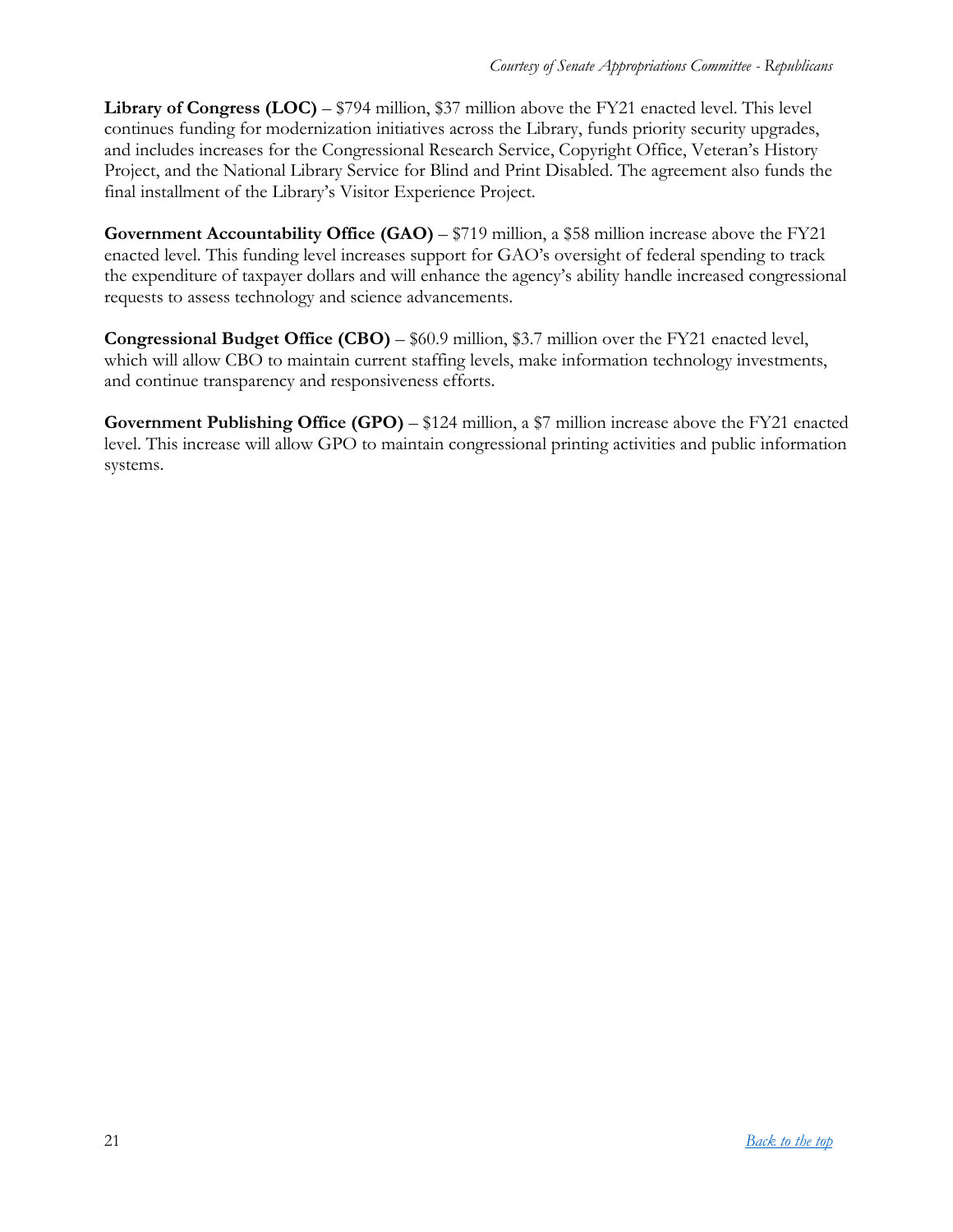# <span id="page-21-0"></span>**MILITARY CONSTRUCTION, VETERANS AFFAIRS, AND RELATED AGENCIES, 2022**

### *\$127.6 billion in total discretionary funding*

The Military Construction, Veterans Affairs, and Related Agencies bill includes defense spending of \$14.9 billion, an increase of \$6.8 billion compared to fiscal year 2021. The bill includes non-defense spending of \$112.7 billion, an increase of \$7.9 billion compared to fiscal year 2021. The bill funds critical infrastructure projects and veterans' healthcare.

- o Includes an additional \$5 billion over the President's Request for defense funding.
- o Includes \$327 million for rural health initiatives.
- o Includes \$621 million for opioid misuse prevention and treatment.
- o Preserves two Guantanamo provisions: one that prevents funds made available to construct a new facility to house detainees currently held at Guantanamo Bay, Cuba, and another to prevent closure of Naval Station Guantanamo Bay.

#### **BILL HIGHLIGHTS**

**Military Construction** – The legislation includes \$14.9 billion for military construction projects. This amount funds nearly 300 infrastructure projects at military bases and installations around the world to enhance resiliency and support warfighter readiness. Within this amount, the bill provides \$1.4 billion to improve and maintain housing for servicemembers and their families. The bill also includes \$415 million for the European Deterrence Initiative to improve infrastructure and facilities throughout the European theater to support the fight against continued Russian aggression.

**Veterans Affairs (VA)** – The legislation includes \$112.2 billion in discretionary funds for the Department of Veterans Affairs (VA), an increase of \$7.8 billion over the FY21 enacted level, to address rapidly increasing costs of health care and information technology support. These resources will provide the healthcare, benefits, and memorial services earned by U.S. servicemembers and veterans.

- **VA Medical Care** The bill provides \$97.5 billion for VA medical care, an increase of \$7.5 billion over the FY21 enacted level, including:
	- o \$13.2 billion for mental health;
	- o \$2.4 billion for telehealth services;
	- o \$2.2 billion for veterans homelessness programs;
	- o \$1.4 billion for the Caregivers Program;
	- o \$621 million for opioid misuse prevention and treatment;
	- o \$882 million for medical and prosthetic research;
	- o \$840 million for health care specifically for women veterans; and
	- o \$327 million for rural health initiatives.
- **Information Technology Systems**: \$5.5 billion, an increase of \$600 million over the FY21 enacted level, to support the development, operations, and maintenance of systems.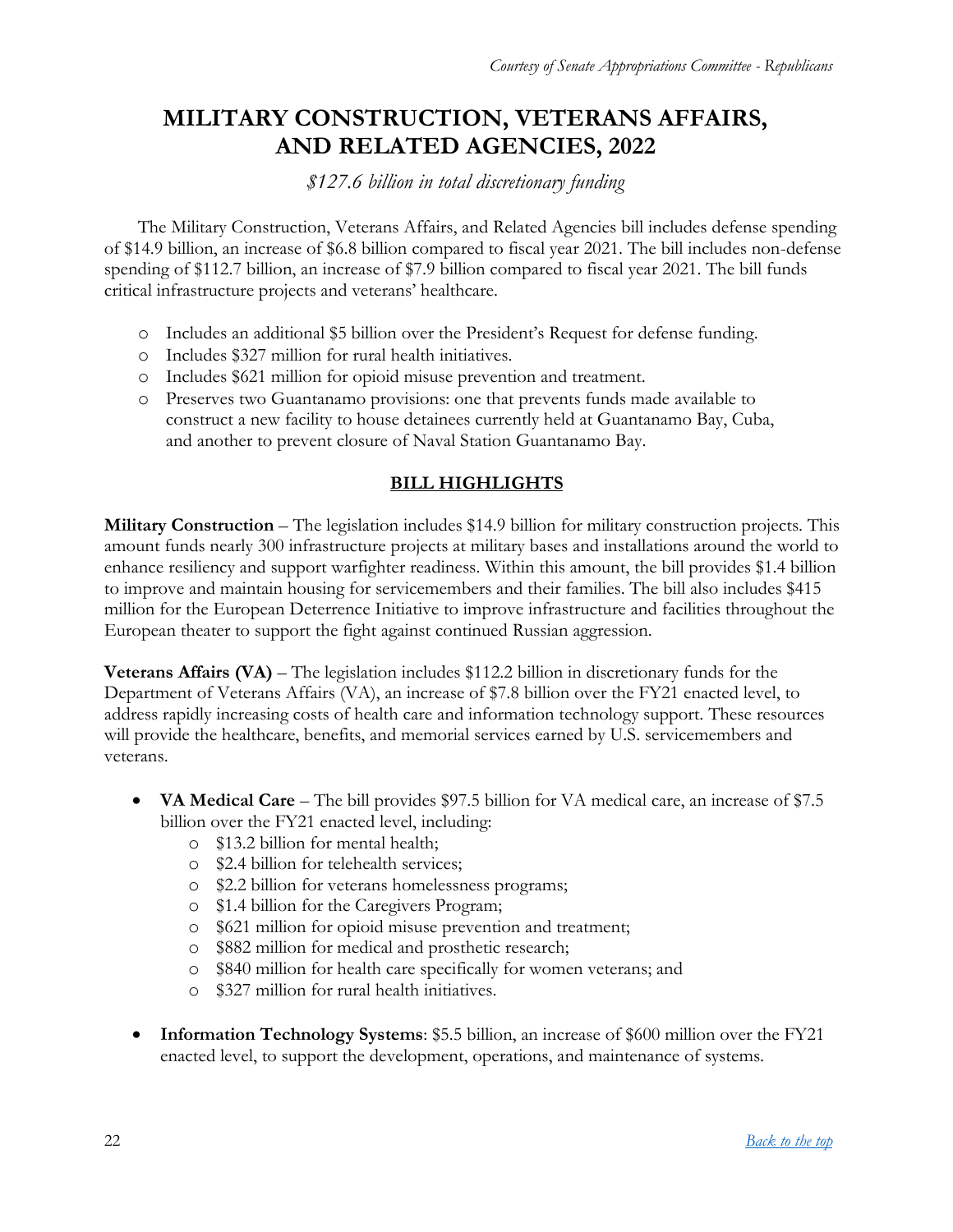- **Veterans Electronic Health Record** \$2.5 billion. This allows VA to continue deployment of their new electronic health record that is interoperable with the Department of Defense's system.
- **VA Mandatory Funding** \$157 billion for mandatory veterans' benefits, including veteran disability compensation programs, education benefits, and vocational rehabilitation and employment training.
- **Advance Appropriations** \$111.3 billion in FY23 advance discretionary funding for veterans health care and \$161 billion in FY23 advance mandatory funding for veterans benefits.
- Major Construction \$1.6 billion, a \$295 million increase over the FY21 enacted level.
- **Related Agencies** The legislation also includes \$434.2 million, an increase of \$156 million over the FY21 enacted level, for related agencies, including the American Battle Monuments Commission, the U.S. Court of Appeals for Veterans Claims, Arlington National Cemetery, and the Armed Forces Retirement Home. The bulk of the increase is for construction of the Southern Expansion at Arlington National Cemetery.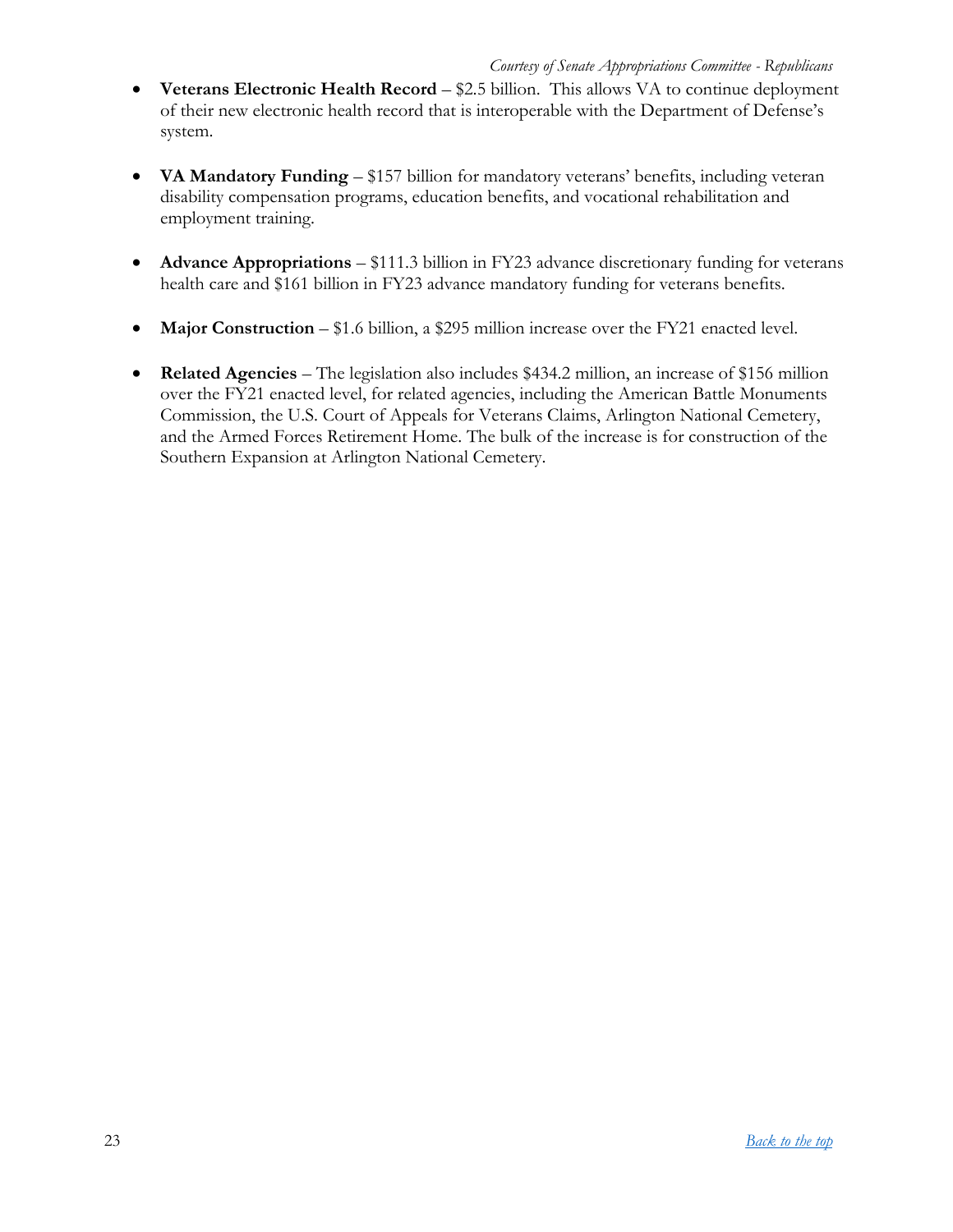# **STATE, FOREIGN OPERATIONS, AND RELATED PROGRAMS, 2022**

## *\$56.1 billion in total funding*

<span id="page-23-0"></span>The Fiscal Year 2022 (FY22) State, Foreign Operations, and Related Programs Appropriations bill includes non-defense spending that totals \$56.1 billion, an increase of \$595 million compared to FY21 (including OCO funding).

- o Prioritizes advancing United States diplomatic and development objectives around the world.
- o Provides critical security assistance to our allies, strengthening democracy abroad, and extending life-saving global health and humanitarian assistance for the world's most vulnerable populations.
- o Maintains critical pro-life policy riders and promotes religious freedom.
- o Contains NO new funding or language for family planning/reproductive health accounts.

#### **BILL HIGHLIGHTS**

**Department of State and USAID Operations – \$12.6 billion for State Department operations and** \$1.9 billion for USAID operations, including \$5.8 billion to strengthen embassy security and ensure the safety of U.S. diplomats and development specialists.

**International Security Assistance** – a total of \$8.9 billion for critical assistance for foreign military training and education programs, peacekeeping operations, counterterrorism and nonproliferation programs, and financing for military equipment for U.S. partners and allies.

#### **Supports Key Allies** –

- $\bullet$  Israel \$3.3 billion in military assistance for Israel.
- <u>Jordan</u> \$1.7 billion in economic and military assistance for Jordan.

**Global Health Programs** – a total of \$9.8 billion to bolster global health and prevent future pandemics, an increase of \$634 million above FY21 enacted level. \$3.9 billion of this funding is for USAID, and \$5.6 billion is for State.

**Countering Russian Influence Fund** – \$295 million to counter Russian influence and its attempts to sow distrust in democratic institutions worldwide.

**Countering PRC Influence Fund** – \$300 million to combat malign Chinese influence and promote transparency and accountability in projects associated with the People's Republic of China's debt-trap diplomacy.

**Democracy Programs** – \$2.6 billion for democracy programs, an increase of \$20 million above FY21 enacted level.

**Migration and Refugee Assistance** – \$2.9 billion to maintain the long-held U.S. commitment to protection and addressing the needs of refugees impacted by conflict and other natural and manmade disasters.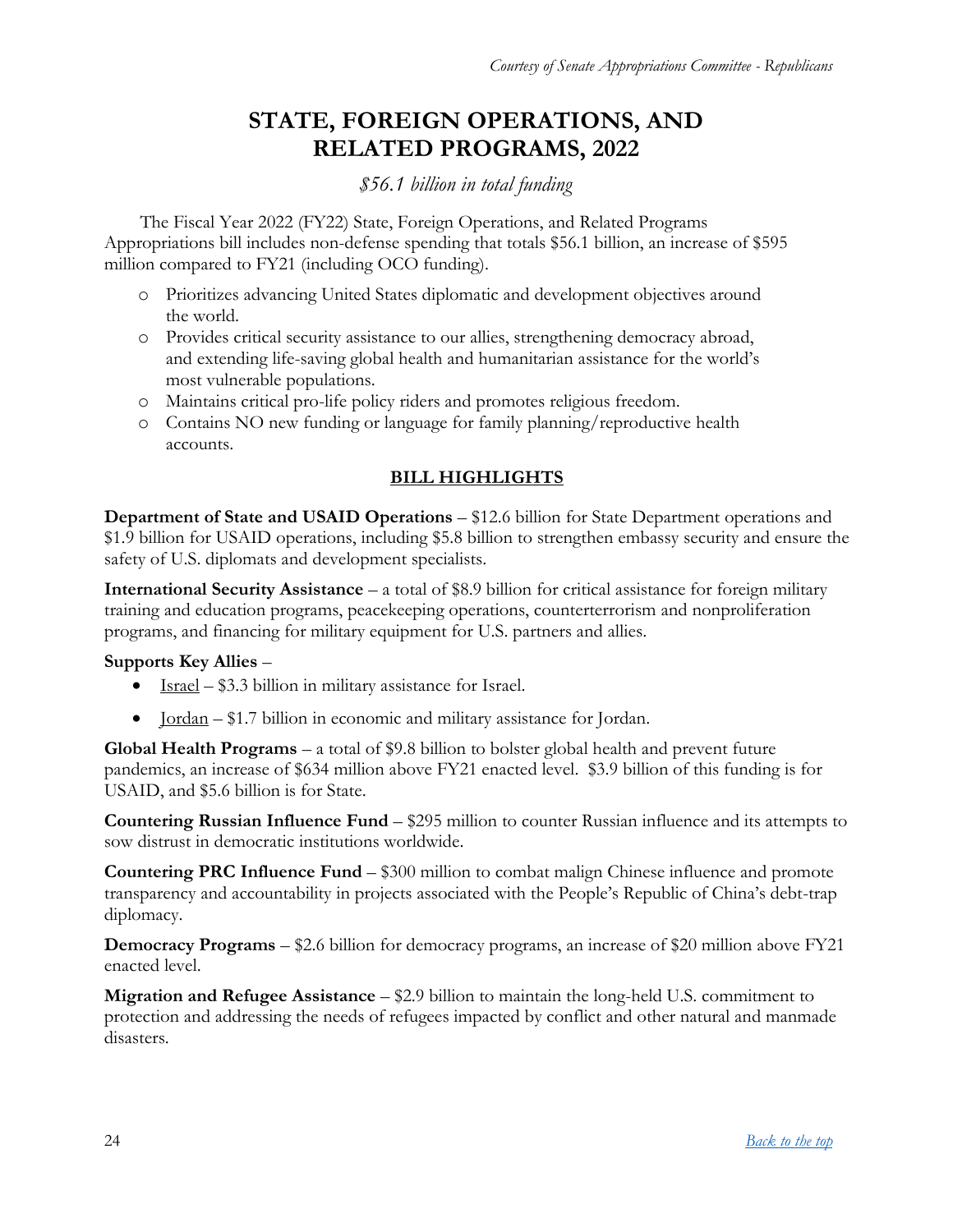# <span id="page-24-0"></span>**TRANSPORTATION, HOUSING AND URBAN DEVELOPMENT, AND RELATED AGENCIES, 2022**

*\$81.038 billion in total discretionary funding*

The bill includes a total of \$81.038 billion for Fiscal Year 2022 (FY22). The nondefense spending for FY22 is \$80.65 billion, which is an increase of \$6.3 billion compared to FY21. The defense spending for FY22 is \$388 million, which is an increase of \$64 million compared to FY21.

- Supports our highways, airports, ports, and other critical infrastructure investments.
- Promotes economic and community development.
- Provides rental assistance for families, seniors, and the disabled.
- Continues to improve our air traffic control system and aircraft certification processes.

#### **BILL HIGHLIGHTS**

**Department of Transportation** – \$26.9 billion in discretionary budget authority and \$76 billion in obligation limitations.

- o **Office of the Secretary of Transportation** \$1.4 billion. Within this total is \$775 million for RAISE grants and \$350 million for essential air service.
- o **Federal Aviation Administration** \$18.5 billion. Within this total is \$11.4 billion for Operations, \$2.9 billion for Facilities and Equipment, \$249 million for Research and Development, and \$3.9 billion for Grants-in-Aid for Airports.
- o **Federal Highway Administration** \$60.7 billion. Within this total is \$57.5 billion from the Highway Trust Fund and \$2.4 billion from the general fund. Within the general fund amounts, \$1.1 billion is for bridge repairs and rehabilitation and \$100 million is for the Appalachian Development Highway System.
- o **Federal Railroad Administration** \$3.3 billion. Within this total is \$2.3 billion for Amtrak.
- o **Federal Transit Administration** \$16.3 billion. Within this total \$13.4 billion is from the Highway Trust Fund and \$2.9 billion is from the general fund. Within the general fund amounts, \$2.2 billion is for the Capital Investment Grants program, \$175 billion is for the bus and bus facilities program, and \$75 million is for the low- or no-emission program.
- o **Maritime Administration** \$1.2 billion. Within this total \$388 million is defense defending to support the Maritime Security Program (MSP), the Cable Security Fleet (CSF), and the new Tanker Security Program. The funding level also includes \$234 million for the Ports Infrastructure Grant program.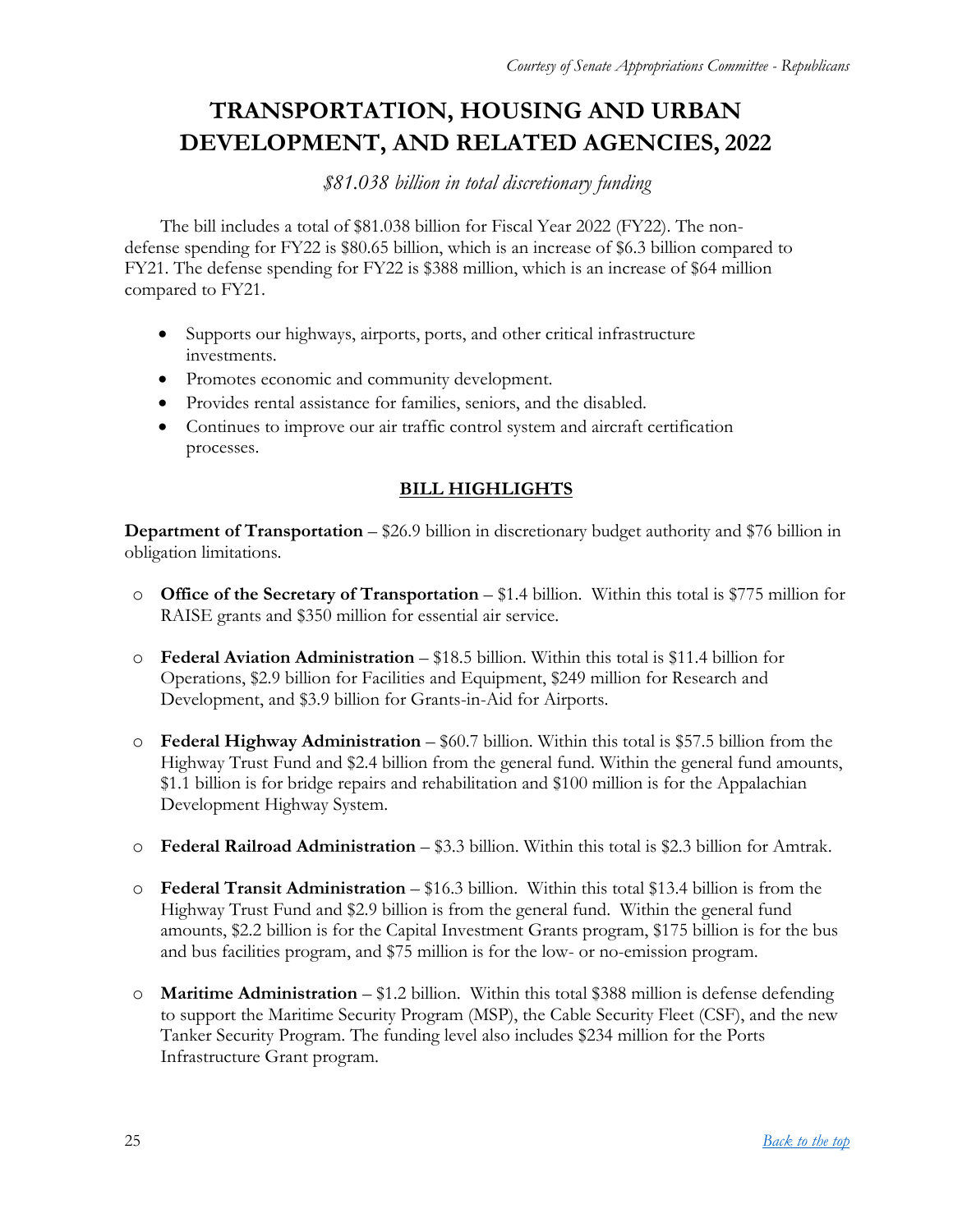#### **Department of Housing and Urban Development** – \$53.7 billion

- o **Office of Public and Indian Housing** \$37.4 billion. Within this total is \$27.4 billion for Tenant-based Rental Assistance, \$8.45 billion for the Public Housing Fund, and \$1 billion for Native American programs.
- o **Office of Community Planning and Development** \$10.1 billion. Within this total is \$3.3 billion for the Community Development Block Grant program and \$3.2 billion for Homeless Assistance Grants.
- o **Office of Housing** \$15.4 billion. Within this total is \$13.9 billion for Project-based Rental Assistance, \$1.03 billion for Housing for the Elderly, and \$352 million for Housing for Persons with Disabilities.
- o **Federal Housing Administration-Government National Mortgage Association (FHA/GNMA)** – The combined FHA/GNMA programs will provide loan guarantees totaling \$1.33 trillion and generate \$11.96 billion in offsetting receipts.

**Independent Agencies** – \$398 million